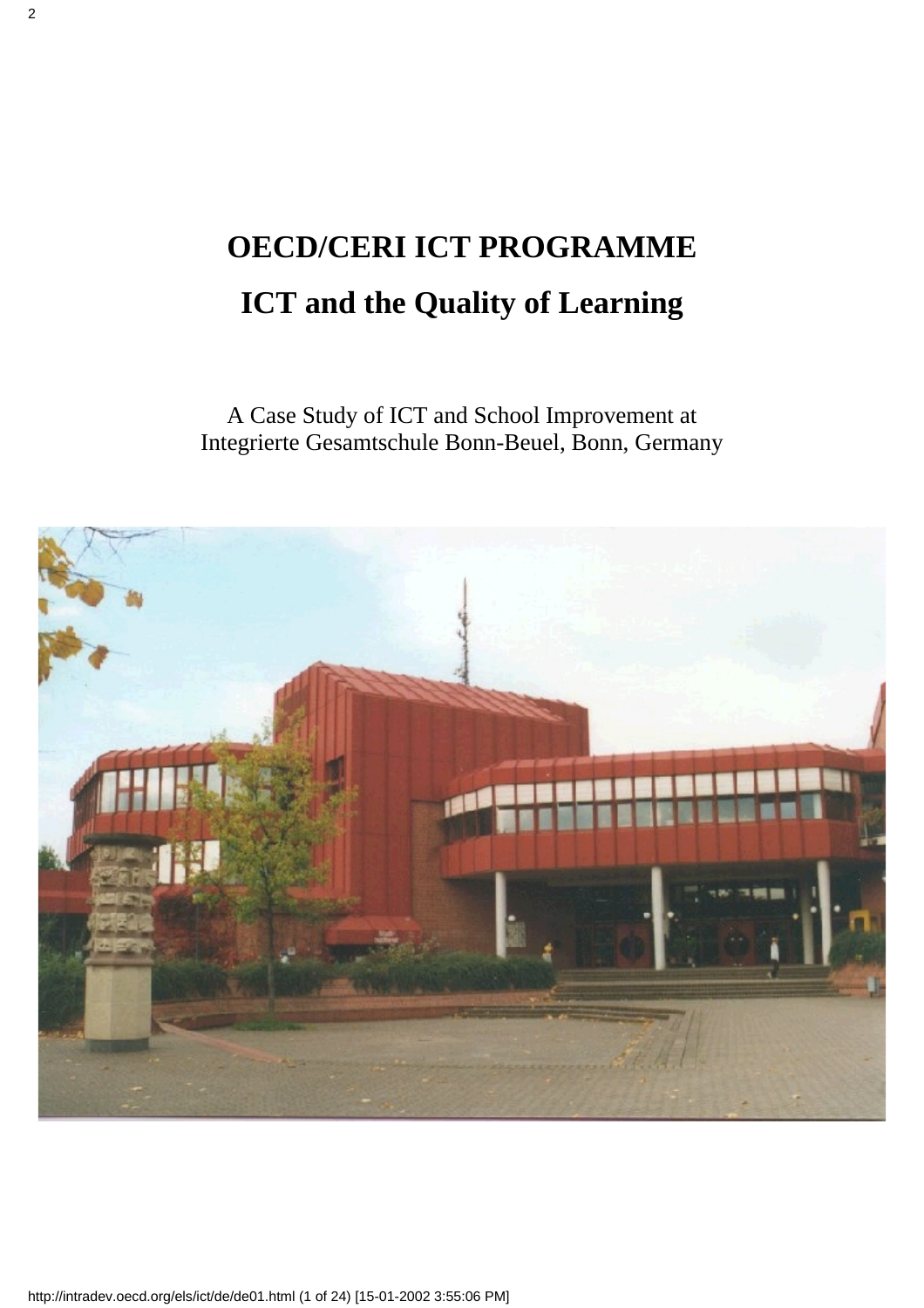October 24-27, 2000

Dr. Uwe Haass, Team Leader Franziska Seeber Ulrike Weininger

### FWU Institut für Film und Bild in Wissenschaft und Unterricht gemeinnützige GmbH Grünwald, Germany



- ❍ [1. Introduction](#page-2-0)
- ❍ [2. Overview](#page-2-1)
- ❍ [3. The past](#page-4-0)
- ❍ [4. The Present](#page-5-0)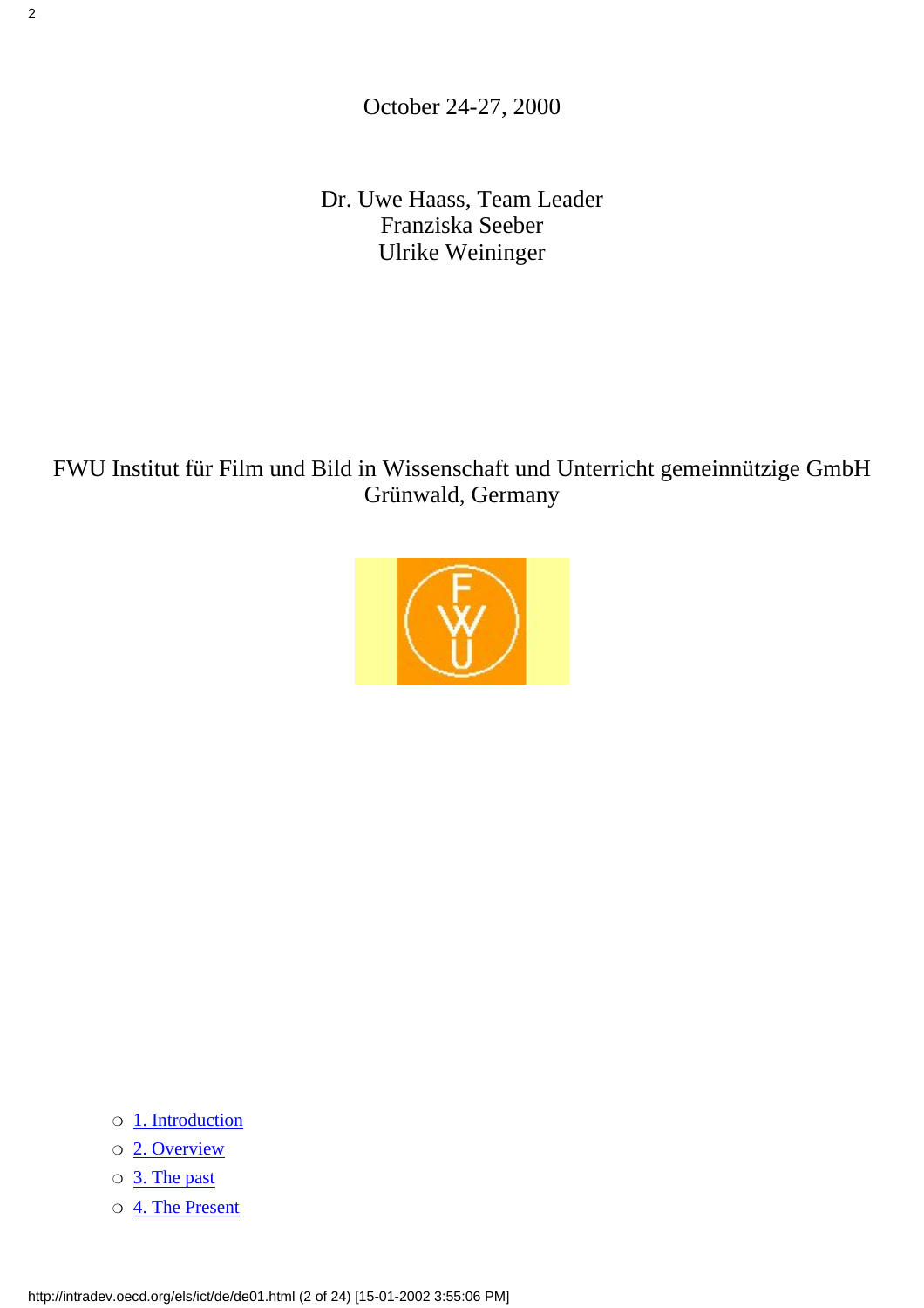- [4.1 Organisation of Evidence](#page-5-1)
	- [4.1.1 Diffusion Patterns](#page-5-2)
	- [4.1.2 Staff development](#page-7-0)
	- [4.1.3 Role of Leadership](#page-8-0)
	- [4.1.4 ICT-Innovation Connections](#page-9-0)
- [4.2 Outcomes](#page-10-0)
	- [4.2.1 ICT Infrastructure](#page-10-1)
	- [4.2.2 Effectiveness](#page-11-0)
	- [4.2.3 Academic Rigour](#page-14-0)
	- $\blacksquare$  [4.2.4 Equity](#page-14-1)
- [4.3 Projections](#page-16-0)
	- [4.3.1 Sustainability and Scalability](#page-16-1)
- ❍ [5. Conclusion to the Hypotheses](#page-17-0)
- ❍ [6. Projection to the Future](#page-18-0)
- O [APPENDIX A: METHODOLOGY](#page-18-1)
- ❍ [APPENDIX B: ICT PRACTICES SURVEY FOR TEACHERS2](#page-19-0)
- ❍ [APPENDIX C: DOCUMENTATION](#page-21-0)
- O [APPENDIX D: BIBLIOGRAPHY](#page-22-0)
- ❍ [APPENDIX E: PROMOTION PROJECTS FOR EQUIPPING SCHOOLS WITH MULTIMEDIA](#page-22-1)

### <span id="page-2-0"></span>**1. Introduction**

The following study was carried out within the scope of the qualitative research project *ICT and the Quality of Learning* from OECD/CERI. The integrated comprehensive school in Bonn Beuel (ICS) was one of four case-study schools investigated from 24 October to 27 October 2000. The focus of this international study is first to examine the different ways that information and communication technology (ICT) relates to school innovation and improvement and under what conditions it functions as a catalyst for these. Second to uncover the critical variables that relate to successful implementation of school improvement and effective ICT. Furthermore, to detect undesirable impacts of ICT upon school functioning and student learning.

Not only was the ICT infrastructure at the ICS Bonn-Beuel of a very high level but numerous school innovations and improvements were being implemented at the school. An outspoken Headmaster, committed teachers and parents can be seen as conditions for creating an innovative environment, however to be able to implement ICT at school, financial and material resources are equally essential and if ICT is to be implemented on a wider scale at the school, more specific further training for teachers regarding the handling of ICT is necessary.

### <span id="page-2-1"></span>**2. Overview**

*Figure 1: Schoolbuilding*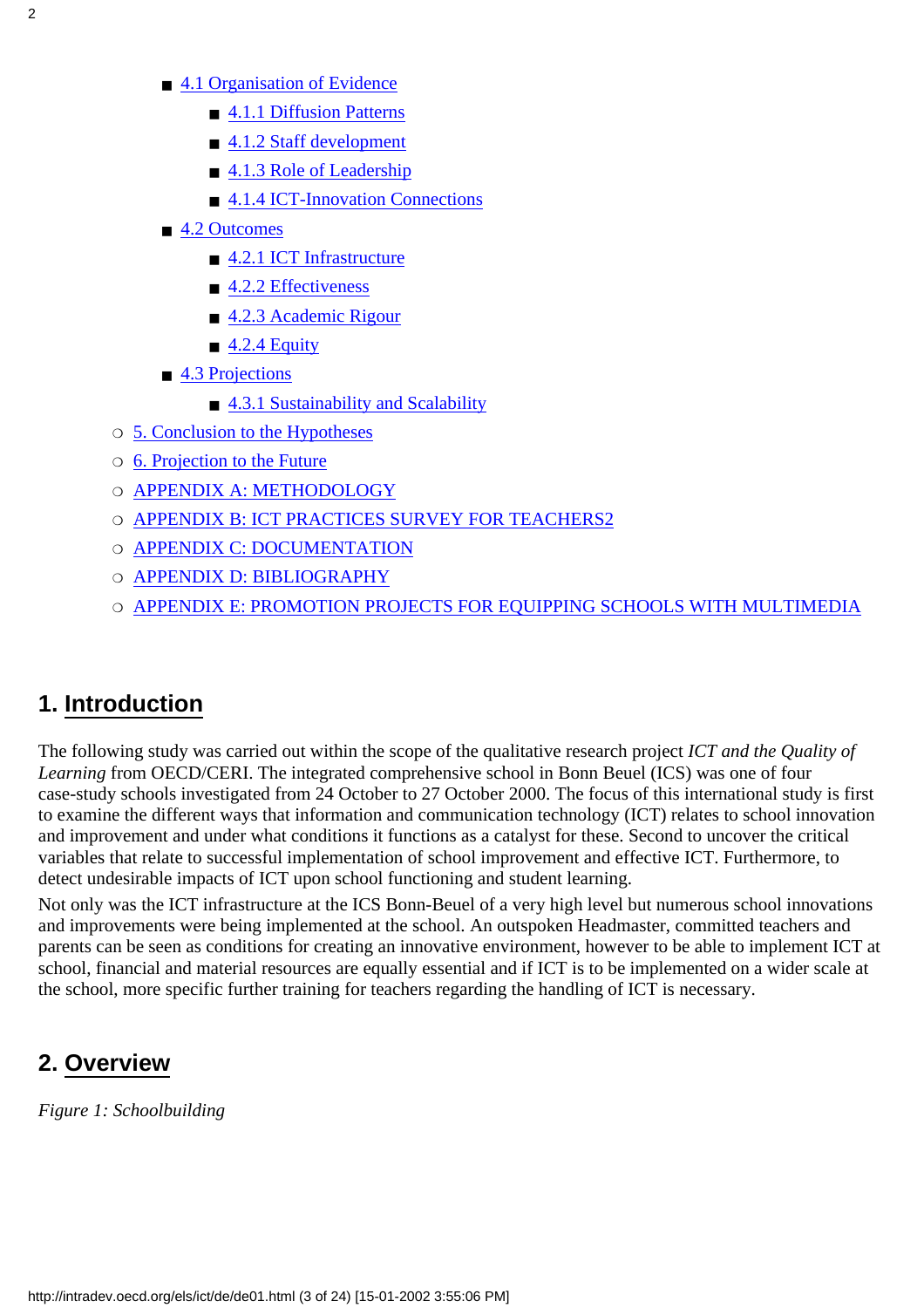The integrated comprehensive school (ICS) Bonn-Beuel is a state-controlled school in Beuel, a part of the town of Bonn in the Federal state of North-Rhine Westphalia (NRW). The school comprises Grades 5 to 13 i.e. Lower, Middle and Upper School, and students who would in the past have attended the Hauptschule (General Secondary School), the Realschule (Secondary Modern School) and the Gymnasium (Secondary Grammar School) are now taught together in one class. It is a whole-day school. Since 1985/86 the school has integration Grades where 5 handicapped and 20 non-handicapped children are taught together. Within the school building is a part of the town library to which the children have access.



The school is renowned beyond the town boundaries as it has won many prizes for innovative projects and pedagogic performance, among others, the first prize in the competition *Qualität schulischer Arbeit* 2000 *(The quality of educational work 2000).* In 1998, the school won a NRW promotion prize for *Schulen online (Schools online)* awarded by the computer journal *Chip.* At international level, the school came third in the *Europäischen Wettbewerb für Multimedia Bildungssoftware (European competition for Multimedia Educational Software)* awarded by the European Union in 1996/97.

In 1997, the school participated in *Schulen ans Netz (Schools in the network)*. The prize money invested in an Apple computer room and the school became a model school for Apple. In August 1998, ICS Bonn-Beuel became a *Microsoft Partner School*. Since 1999, it has also been a *Bertelsmann Media School.* All this has contributed to making the school one of 12 German schools which have been judged as particularly innovative in handling ICT (cf. Appendix E).

<span id="page-3-0"></span>The school is attended by 1351 boys and girls<sup>[1]</sup>, of which 60 have special educational needs. The social catchment area of the school is "a cross-section of the town s population" (Headmaster). The average class size is 30. The school has a teaching staff of 125 whose average age is the end of forty. The staff have always described their satisfaction with the school as being at a very high level. Students, parents, teachers and the Headmaster repeatedly emphasise that the school is very popular. The Headmaster sees the high number of applicants for the school as a sign of its popularity. Innovation has always been present at the ICS Bonn-Beuel for reason of its special educational form and history. When comprehensive schools were first introduced into Germany they met with considerable opposition and such schools simply were forced to prove their quality. Teachers volunteered to teach at the ICS Bonn-Beuel with a view to being able to motivate the process and this led to the development of a good working atmosphere between teachers, parents and students since its foundation in 1978.

#### **Information and Communication Technology (ICT)**

The following describes aspects of ICT application. In view of the size of the school and the regularity and frequency with which ICT projects are carried out there, it is not possible to present a complete overview. For students in Grade 6, there is a week-long project aimed at teaching the children word-processing. In Grade 8, there is a week-long *"Newspaper project"* in the German class for all students where basic knowledge in word processing and a graphics program will enable the students to design a newspaper layout. There is an in-school company managed by students who repair old and defect computers and sell them again at a favourable cost. Further media projects, such as a training for *Computer pilots* in co-operation with the business world took place two years ago, or a *Human Rights Working Group* which uses the Internet to spread information are just a couple of the many projects, too numerous to mention. One project, however, should be mentioned and that was a model trial held by the regional government in Cologne called *"Kommunizieren, Informieren, Recherchieren, Produzieren, Präsentieren" (KIRPP) (communicate, inform, research, produce, present = CIRPP)*, in which one 5th Grade of the ICS Bonn-Beuel took part from Summer 1998 to Summer 2000. The trial aimed at testing the introduction of ICT and development of new teaching models.

The use of ICT was increased in the CIRPP class especially in the subjects of Religion Instruction and Social Sciences (including Politics, Geography and History). A variety of media projects were carried out with the students in class, e.g. the planning and equipping of a playground within *Agenda 21*. The results were documented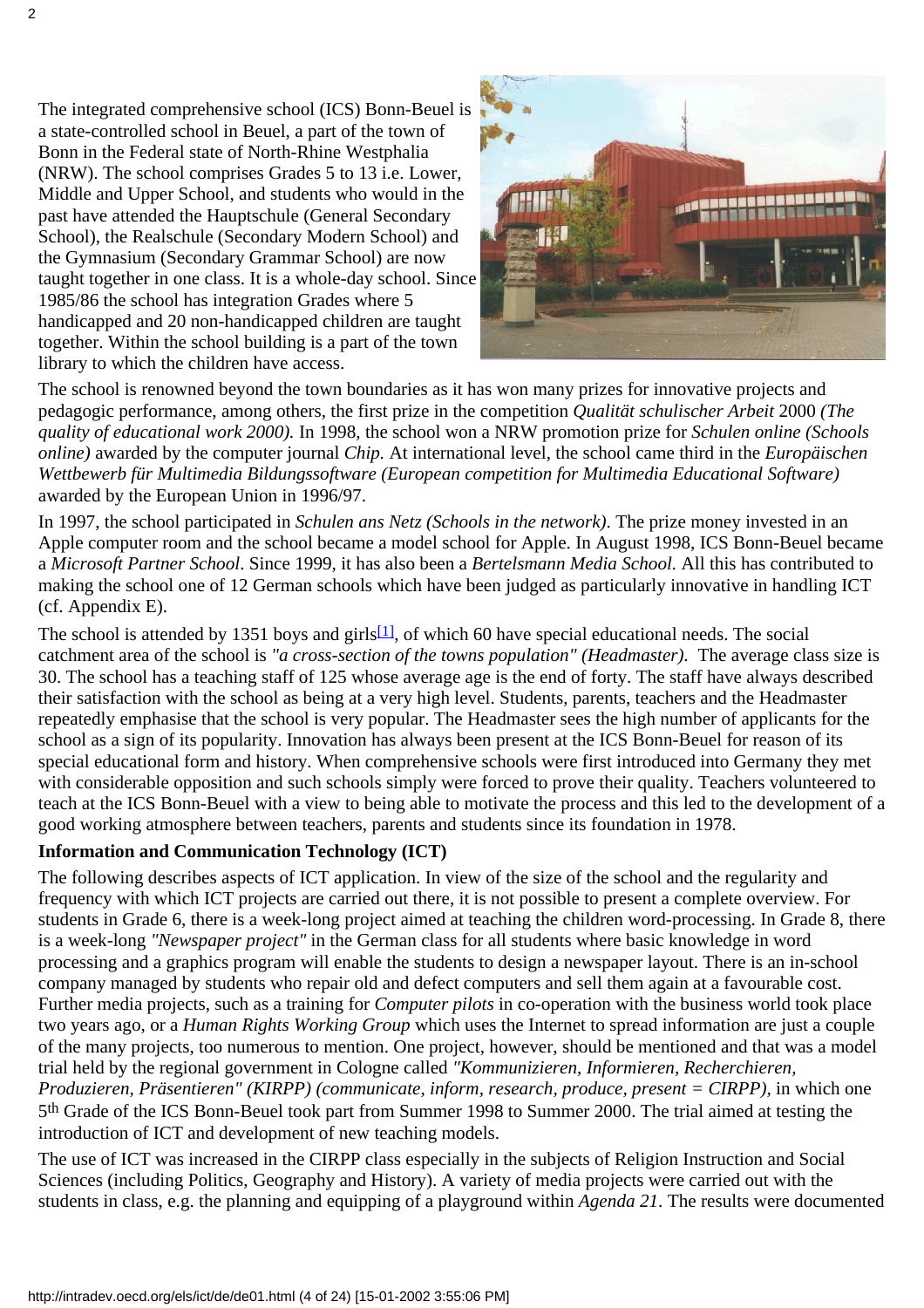in HTML in the Internet and a 3D model was designed. Using a digital camera the students created a photo novel to be presented in the Internet. Students in the CIRPP class have benefited in two ways: first through the infrastructure; as all students, including the socially disadvantaged, were given the opportunity to use a PC and Internet access at home by their parents for Christmas 1998. Secondly, the students received intensive basic training in information technology.

#### **School innovation and improvement**

The following describes a selection of school innovations whereby special emphasis is to be made on the strong involvement of the parents in educational work. At least 50 to 60 parents are currently active and committed in the school, for example, in looking after the cafeteria or in the Parents Council. Co-operation with and participation of the parents is a significant criteria for their child s admittance to the school. Parents reported that they enjoy helping at the ICS Bonn-Beuel.

For the past seven years, Grade 5 has been using an educational unit called *"Health Education"* based on a program for the whole school which is constantly reviewed. In Grade 11, the students have methods training throughout the whole of that school year, aimed at increasing and promoting independent learning. The ICS Bonn-Beuel has created an inter-subject science curriculum. From Grade 6 to Grade 8, the students are taught *Natural Sciences* combining the subjects of Biology, Chemistry and Physics with one teacher teaching all three subjects. The parents drew particular attention to the positive form of group work resulting from this project and the fact that their children are in school care the whole day. All the persons interviewed expressively emphasised the integrative character of the ICS Bonn-Beuel. Parents, teachers and students all equally agreed that the strength of the school was to be seen in the integration of handicapped children and the heterogeneous backgrounds of the students.

### <span id="page-4-0"></span>**3. The past**

#### **ICT**

It was a woman mathematics teacher who was mainly responsible for introducing ICT at the school when she canvassed for the new technologies at a school conference in 1996. A decision taken by the conference paved the way for the schools official target to define its ICT sector more strongly. ICT was to be more strongly integrated into the learning process and the installation of computer equipment accelerated. The teacher began work on ICT projects, integrating them into her lessons. Shortly after the new Headmaster joined the school, 1996/97, this woman teacher and a colleague who had co-operated closely with her left the school to take up new posts. This was followed by a period of stagnation regarding the introduction of ICT to the school. According to one teacher explaining the situation, *There was no money.*

Before the present Headmaster joined the school, it had not had a headmaster for 5 years. The Headmaster spoke of a *standstill in reforms* when he came to the school, therefore the first thing he did was to carry out an inventory among teachers, parents and children concerning what they thought *should stay as it is* and *what should be changed*. Twelve teachers and two external moderators formed a control group to evaluate the results of the poll. Among other things, ICT was given as a focus point and a basis was established for its further development in the school. Previously there had been no money to accelerate ICT at the school so the Headmaster began massive endeavours to find financial assistance and sponsors.

*So I started to look for money and materials. I acquired things, I submitted project applications, I went from door to door ringing doorbells, got to know people, pulled a few threads here and there. ... Its just a question of talking to the right people in the right place at the right time (Headmaster).*

It would appear to be important to mention at this point that the Headmaster was keen to make acquisitions of sponsors, money and materials not only for the ICT sector, although the ICT sector has increased the most. ICS Bonn-Beuel received little money from governmental sources for equipping the school. Using the money raised by the Headmaster, a group of three to four teachers and the school electrician began to push the infrastructure for ICT equipment. Rooms and the school office were equipped with computers. The school electrician was mainly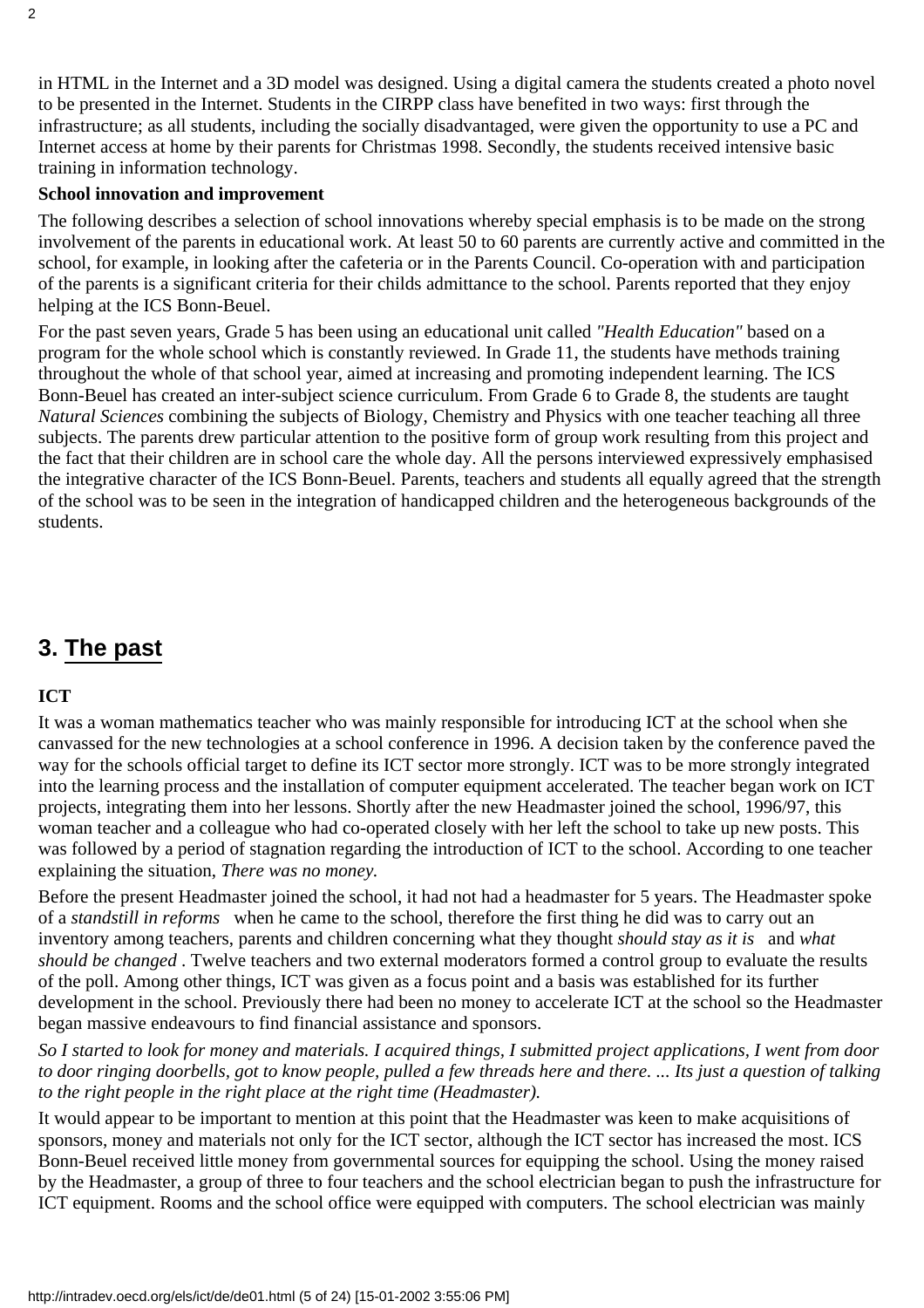responsible for linking the school up with the Internet in 1997 and was supported by teachers who are still committed and active today, by students and one father. The link up with the net was undertaken step by step, also during the summer vacation.

The CIRPP project was taken on by one very committed male teacher and a woman colleague who was prepared to put the model project into practice in their Grade 5. The male teacher had specifically left his former post to join the ICS Bonn-Beuel four years ago *"with the expressed desire to develop ICT here" (teacher).* His particular concern is pedagogic concepts for ICT at the school.

In the year 2000, the first curricula for comprehensive schools in North-Rhine Westphalia appeared, prescribing the application of ICT in teaching for the Lower, Middle and Upper School. Since this school year, spread sheet analysis has been integrated into the mathematics lesson for Grade 11 and, in Grades 5 and 6, basic qualification in word processing in the German lesson. However, the Headmaster comments on the implementation of the curriculum as follows: *"Its not as if I could say, all the teachers use ICT. Its not that yet widespread. But many of them have" (Headmaster)*

One major problem regarding the implementation of ICT at the ICS Bonn-Beuel is the enormous amount of time the teachers involved are prepared to invest. One of them commented, *"*Y*es, there is a negative side to it. I dont get to see my family too often.* Another teacher was of the opinion, *"No amount of duty working hours can make up for the amount of additional work we have put into the projects"*.

#### **School innovation and improvement**

Work began on the development of an overall curriculum for science lessons about five years ago with a group of very committed teachers mainly responsible for the organisation and implementation of the Science Curriculum. The curriculum was constantly revised to determine which subject was to be taught, how and to what extent. This discussion process took place at school and, according to teachers, did not always run smoothly as teachers tried to push through the interests of their own subject. The new curriculum was revised along the lines of experience gained in lessons in a systematic exchange process within the ICS Bonn-Beuel and then tried out. An obligation regarding the teaching of the curriculum was further discussed in a curriculum group consisting of representatives from comprehensive schools in North-Rhine Westphalia, including one teacher from ICS Bonn-Beuel. Two years ago, the Ministry of Education accepted the plan, revised it and it now has been officially in use in comprehensive schools in North-Rhine Westphalia for one year.

One of the greatest problems in the implementation of the Science Curriculum is that teachers who otherwise teach either chemistry or biology or physics now have to teach all three subjects. This involves an enormous amount of additional work and time as they must gain the knowledge they require in the other subjects auto-didactically, which causes extreme stress. According to some teachers, not all colleagues are willing to do this and there were also teachers who did not feel competent enough to teach - for them - foreign subjects, which for which they had no academic training - in Upper School classes.

The established Curriculum may have eliminated in the meantime the initial problem that teachers were teaching in different ways; *"We must wait and see if that is really the case in the end" (teacher)*.

### <span id="page-5-0"></span>**4. The Present**

# <span id="page-5-1"></span>*4.1 Organisation of Evidence*

### <span id="page-5-2"></span>**4.1.1 Diffusion Patterns**

The introduction of ICT was initiated by a woman teacher. A small group began to accelerate the process. There was no flow of information between the few, well-qualified teachers and their other colleagues. The project came to a standstill when the main initiator left the school. With the arrival of the new Headmaster, a new small group of teachers became active once more in diffusing ICT, meeting with little resistance. Teachers who become involved early on with innovations are more prepared to question what they are doing and to try out new ideas. The ICT diffusion has not yet been diffused throughout the whole school.

The idea to introduce information and communication technology at the ICS Bonn-Beuel originated from a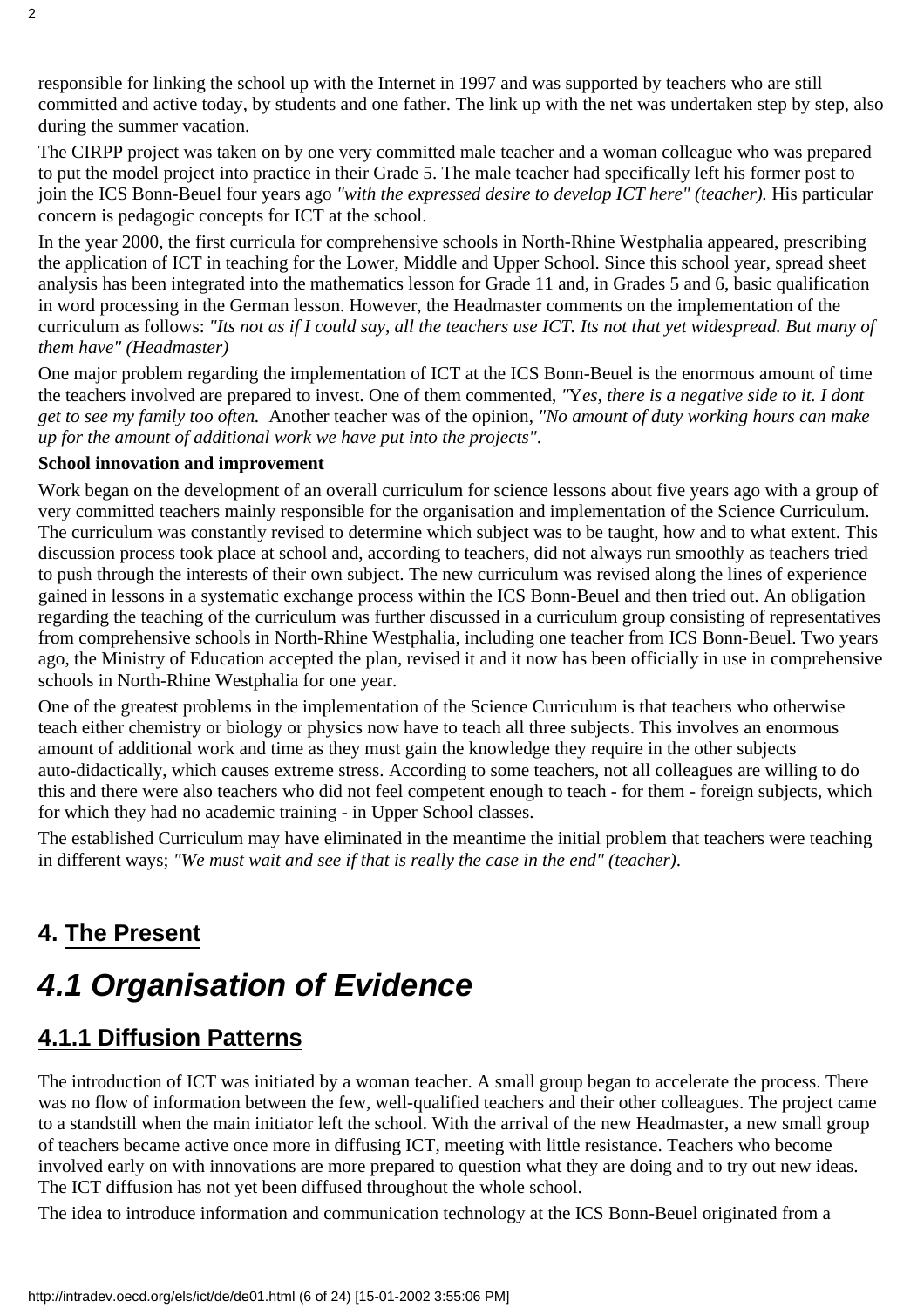woman mathematics and computer science teacher. In the initial stages, the innovation was supported by a very small group consisting mainly of teachers of scientific subjects. Many reported on the problems experienced at the beginning:

*There were more or less two groups. One group, the smaller of the two, were the insiders. They knew what it was all about and how to deal with everything. In a way they were privileged. The rest just looked on in jealousy at what this group was doing and understood nothing of it. The reason was they were not at the same level as the group who all had taken part in further training and information sessions. In any case, it was a more or less private party, which, in my opinion, was not willing to pass on the knowledge they had to others. This led to, well, not conflicts, but there was a certain degree of friction (school electrician).*

Another woman teacher said, *"In the Meantime, we had a two-class society in the staff room"* meaning those teachers who can, and those who cannot, handle computers. Only with the departure of the woman initiator and the arrival of the new Headmaster were any advances made concerning the further development of ICT at the ICS Bonn-Beuel whereby the Headmaster s commitment in this respect played an essential role. The financial and material resources he obtained for the school seem to have had a motivating effect on a small group of teachers. In *"a small involved team" (teacher),* they began to push the development of ICT at ICS Bonn-Beuel. The team consisted of a Computer Science teacher, a woman teacher for Biology and Geography, a Physics teacher, a teacher of English and Physical Education, a History teacher, a teacher of Office Administration and a teacher of Religion. In the following years, further training was in-house and attempts were mad to involve a large number of teachers. The training imparted basic ICT skills among the teachers, removing their apprehensions against the new technologies.

Although the new infrastructure was quickly implemented at the ICS Bonn-Beuel, the use of the ICT in lessons and projects has not yet been widely diffused. According to the Headmaster, *"In the meantime, about two-thirds of the staff are able to integrate ICT into their lessons and perhaps half of them do on a more or less regular basis".* One teacher remarked: *"There are one or two teachers who make such projects, or perhaps a few more. ... but, on the whole, we are still in the initial stages".* He continued, *"if I had to make a guess as to how many really use the PC in the lessons, sporadically not regularly, lets say once every six moths, then I would put the figure at around 30%, however, that is really a very rough guess".* Students outside of the CIRPP class and one father said that the use of ICT at ICS Bonn-Beuel was not yet very advanced.

*Well, at the moment I would say pragmatically that for my taste it is not enough because too few colleagues really make use of the opportunity. Many of them simply block the whole idea as it is too much extra work. ... As long as the majority dont really see it as a chance it will surely not progress as quickly as we have planned (father).*

Nevertheless, several teachers, including those who had not yet worked with ICT in their lessons, emphasise that ICT is too omnipresent to be able to reject it permanently. The fact that many teachers used a PC at home in the preparation of their lessons had already effected a diffusion of ICT use and utilisation amongst the staff (cf. Appendix B, Table 2). The school is still in a *"development stage(woman teacher)* regarding ICT*.*

#### **Resistance**

Although the Headmaster claimed there had been little resistance in the school regarding ICT and innovative projects, one woman teacher commented on the *Newspaper Project* in the German lesson *"Yes, there was a lot of resistance, in any case against the German project ... all the women German teachers ... said: "It wont work anyway". It took up a lot of time and nothing really came out of it and there was really quite a lot of resistance (woman teacher).* This opposition has been overcome, in the meantime*. "Some of the staff were sceptic" (teacher)* about ICT due to the fact that there were *"very few well-thought out, tried-and-proven pedagogic and didactic concepts" (teacher).* The amount of additional time necessary was also given as a reason for the lack of commitment. The CIRPP project aroused feelings of jealousy and competition among other teachers because it had found positive resonance amongst the public and it was incomparably well equipped. **Early/Late Adapters**

The characteristic early adapters were those with scientific subjects who began to use ICT in lessons. According to one teacher, the use of ICT in teaching *"has nothing to do with science".* One teacher was of the opinion that it was characteristic for teachers who adapted to innovations that they were willing to question themselves and what they were doing. To do this, a certain degree of frustration was necessary so that the confrontation would begin with the status quo which included changes. Many teachers said that increased receptiveness for innovations was a characteristic of innovative teachers.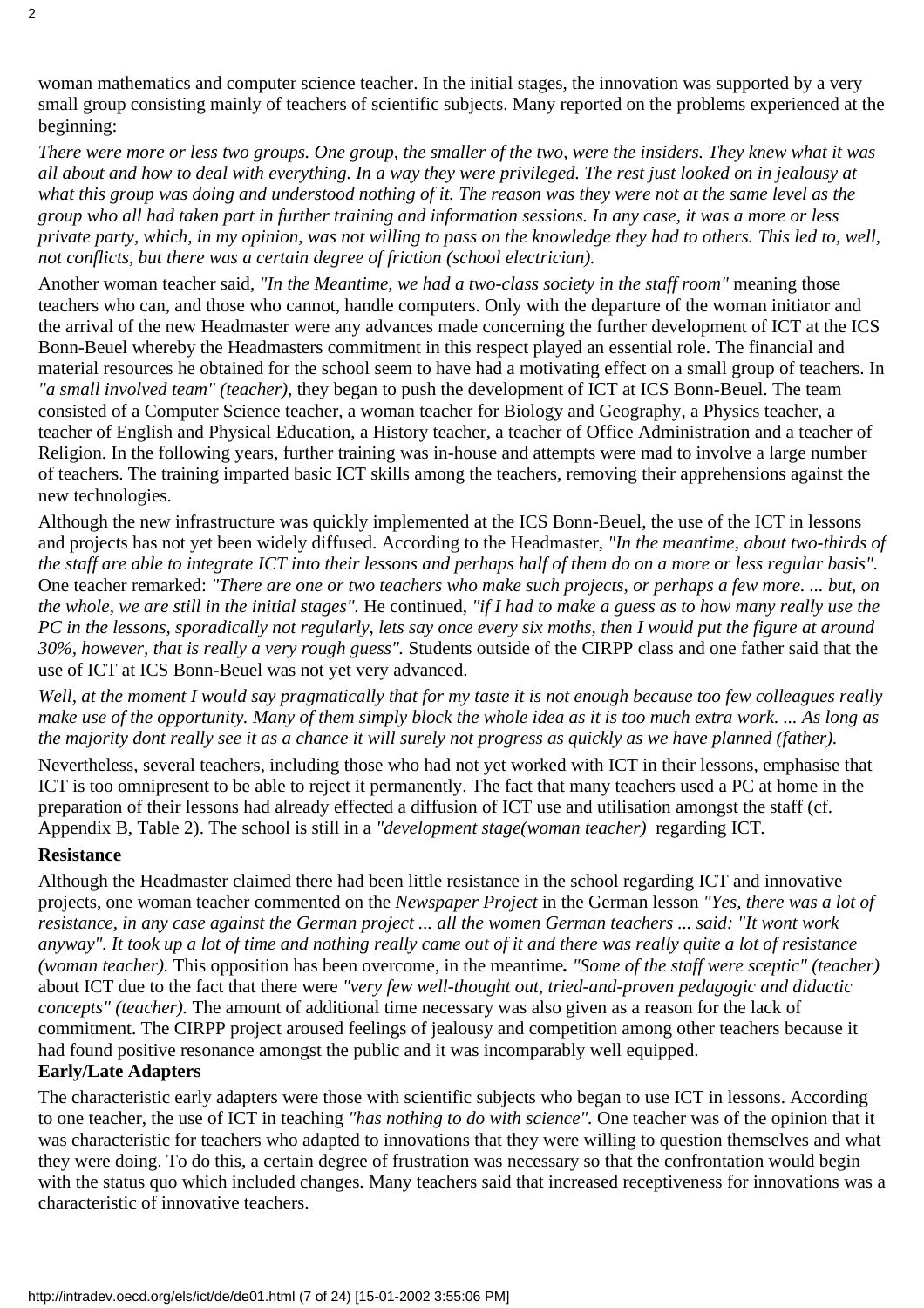Teachers who belong to the group of late adapters at the ICS Bonn-Beuel seem to be characteristically generally more sceptic in their approach to computers and The Internet. They question its use and differentiate its advantages and disadvantages more. Some expressed annoyance about the emphasis placed on ICT at the ICS Bonn-Beuel. These teachers do not want to raise the status of the computer to *"a religion" (woman teacher)* but see it only as a *"tool" (woman teacher).* Furthermore, they fear that by over-emphasising it, other aspects of learning and life would be neglected.

*Many adults, and students too, really believe that ICT is the beginning and end of everything. They forget that we have other senses still, that we can taste and touch, that we can act for ourselves and feel. And, at present, all these things seem to be greatly ignored (woman teacher).*

Sceptic teachers fear that ICT will lead to the loss of human relationships and communication between the students. It was conspicuous, that of those teachers interviewed, it was mainly women who were sceptic. Although they were critical, they worked with ICT and tried to integrate it into their lessons. There are differences of opinion as to whether age plays an important role when adapting to innovations. Some teachers thought that older teachers would probably refuse to work with ICT, others rejected this connection and said it was the teacher s *"basic attitude to school" (woman teacher)* which acted as a decisive variable in the willingness to accept innovation.

## <span id="page-7-0"></span>**4.1.2 Staff development**

The school prefers to train the teaching staff in-house. The first basic ICT skills were achieved in this way but they are not comprehensive or wide enough. There is still a lack of concrete teaching of information as to how to implement ICT in lessons. The majority of the teachers have taught themselves. **ICT**

Some years ago, exterior experts held a general Internet training at the school for teachers. The Headmaster said there had been little positive feedback about the training. Two teachers, who were responsible for the technical maintenance at the school before the Technical Specialist, were able to participate in an external initial training free of charge. Teachers remarked that external training was often too unspecific for teachers and the knowledge gained could not be implemented in class. Furthermore, the level of knowledge of the participants was often not taken into consideration and because of these difficulties with external training, the teachers at the school have gone over to *"Co-Teaching" (Headmaster),* preference now being given to the schools own experts. Some teachers who are involved in the ICT sector, hold in-school further training for those colleagues who are interested. The curriculum necessitates that all mathematics teachers can handle Excel software in the Grade 11. Two mathematics teachers who are competent enough are currently holding in-school further training for their colleagues. According to a poll carried out by the *Bertelsmann Stiftung*, 80 % of teachers at the ICS Bonn-Beuel have received in-school training.

Many teachers and students have obtained their ICT knowledge auto-didactically, according to the Bertelsmann poll, around 75 %. The majority of teachers can manage a word processing program otherwise their ICT skills are not very high. In summer 2000, teachers at the school were given an introduction into the network and utilisation of the class computer; although no definite instruction was given on how to use this knowledge in lessons: *"Further training ought now to be on the contents for each subject. How do I handle them? How can I make use of them in my lessons?" (teacher).*

In the previously mentioned Bertelsmann poll it was revealed that 65 % of teachers would like to be trained in the whole range of applications, beginning with word processing to spread sheet analysis, presentations and website creation. Approximately 30 % of the teachers said they had no training requirements where ICT was concerned. Particularly since this summer, the ICS Bonn-Beuel has had an internal support system. Resulting from a request made by teachers, it was agreed that the Technical Specialist would be present in the staff room in the breaks to answer questions and deal with problems arising from ICT. Furthermore, the Technical Specialist or a teacher of Computer Science would support the teacher during the lesson should he/she be unsure how to handle ICT. Many teachers describe both forms of support as very helpful as the teacher is encouraged and his fears dispelled. This could be beneficial for further diffusion of ICT skills amongst the teachers of the ICS Bonn-Beuel. Currently the Technical Specialist is not conducting any further training sessions at the school.

There is no planned and definite introduction into the skills and use of ICT at the school for new teachers. Teachers who give in-school training are given, as a rule, a reduction in their normal teaching hours by the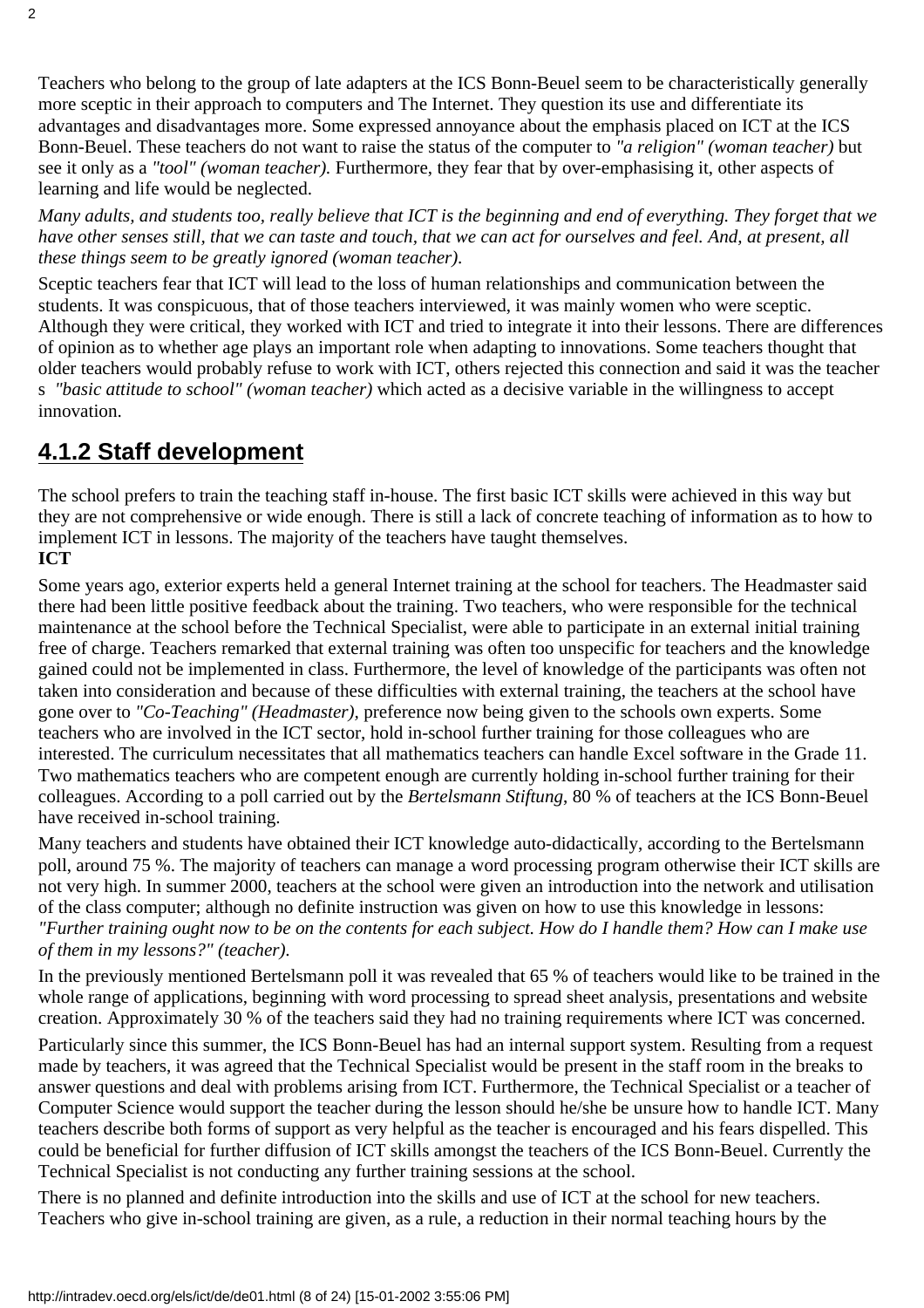Headmaster but no payments are made. Teachers must bear the cost of any external training themselves in most cases.

#### **School Innovation and Improvement**

Endeavours are being made to provide all teachers of scientific subjects with a comprehensive further training. Once every six months, an in-school training is offered with the aim of demonstrating how other subjects can be integrated into the teacher s own subject. Some years ago, individual colleagues were trained in the afternoons by teachers with science subjects and were given one or two hours reduction in teaching hours to compensate, Nevertheless, in addition to the further training, the teachers had to work out the contents for the Science Curriculum themselves. The Science teachers said they had a very good informal support system resulting from the good collegial relationship they had with one another.

In the meantime, the first training sessions for science teachers regarding ICT use in lessons has taken place. They were instructed in the use of a beamer. Two or three educational programs for Physics were presented and a Hypertext training was demonstrated.

### <span id="page-8-0"></span>**4.1.3 Role of Leadership**

The role of the Headmaster is characterised by his openness towards innovations. He supports an innovative environment in which changes are endorsed. In particular, transparency in all events happening within the organisation School and a personal commitment for his teachers support innovations.

Innovations at ICS Bonn-Beuel have received and still receive major support and promotion by the Headmaster. Special mention should be made of his skills in acquiring money and sponsors for the school and his massive commitment in obtaining them and making the necessary financial and material basis for innovations at the school possible. A further component which would appear to be important in implementing innovations at ICS Bonn-Beuel is an understanding of the Headmasters organisation of the school. *"Whoever wants to organise the school, will receive support; and whoever wants to continue working as before, will not be prevented from doing so" (Headmaster)*. For the Headmaster, this means that any teacher who has new ideas regarding the organisation of the school or innovations at school will have the opportunity to try them out and implement them. *"Innovative behaviour is systematically supported here by allowing the teacher to do what he/she has envisaged and, if it is necessary, by quickly providing any financial assistance" (teacher).* The Headmaster has been described as a supporter of innovations and their creation, his personal commitment, openness, receptiveness and support was emphasised by many teachers positively as they feel that through this their work is recognized and supported. Characteristic for the Headmaster is the positive way in which he talks about his staff. He describes all of them as being *"unusually committed"*. He is concerned for their welfare, sometimes pointing out to teachers, for example, the limits of their stress. In addition, he tries to create an incentive system for very committed teachers; for example, he personally spoke up for one teacher to be given a co-ordinating post for ICT at the school and *"thus a higher office"*. The Headmaster has given some teachers reduced teaching hours to compensate them for their work with ICT or for school innovation.

*There has to be a system of incentives. Here there are a whole series of very fortunate conditions which makes the incentive system possible at least within our unfortunately limited scope. I would love to have more money available. I would like to be able to pay a bonus now and then, but, regrettably. I cant. (Headmaster).*

One important factor for the Headmaster is that his staff is motivated and he emphasises his task as a moderator in innovative and school events.

A final factor enabling the Headmaster to guarantee innovations and make them possible at the ICS Bonn-Beuel is the transparency he strives for.

*For every innovation there is a always one sin the headmaster must not commit and that is not to provide transparency. That means, everything is possible here as long as everyone has the feeling that he or she can intervene at any time. Either by controlling or by participating, defining aims or simply by observing. But everyone must have the opportunity to do this. Then everything will run peacefully. (Headmaster).*

He learned about transparency from experience because lack of it had led to opposition against the innovations. Above all, it was necessary to hold personal discussions and not just to issue dates and times in writing. *"That means that every break when I am not in the staff room available for discussion or questions and every conversation which I neglect to have costs me double the time afterwards" (Headmaster).*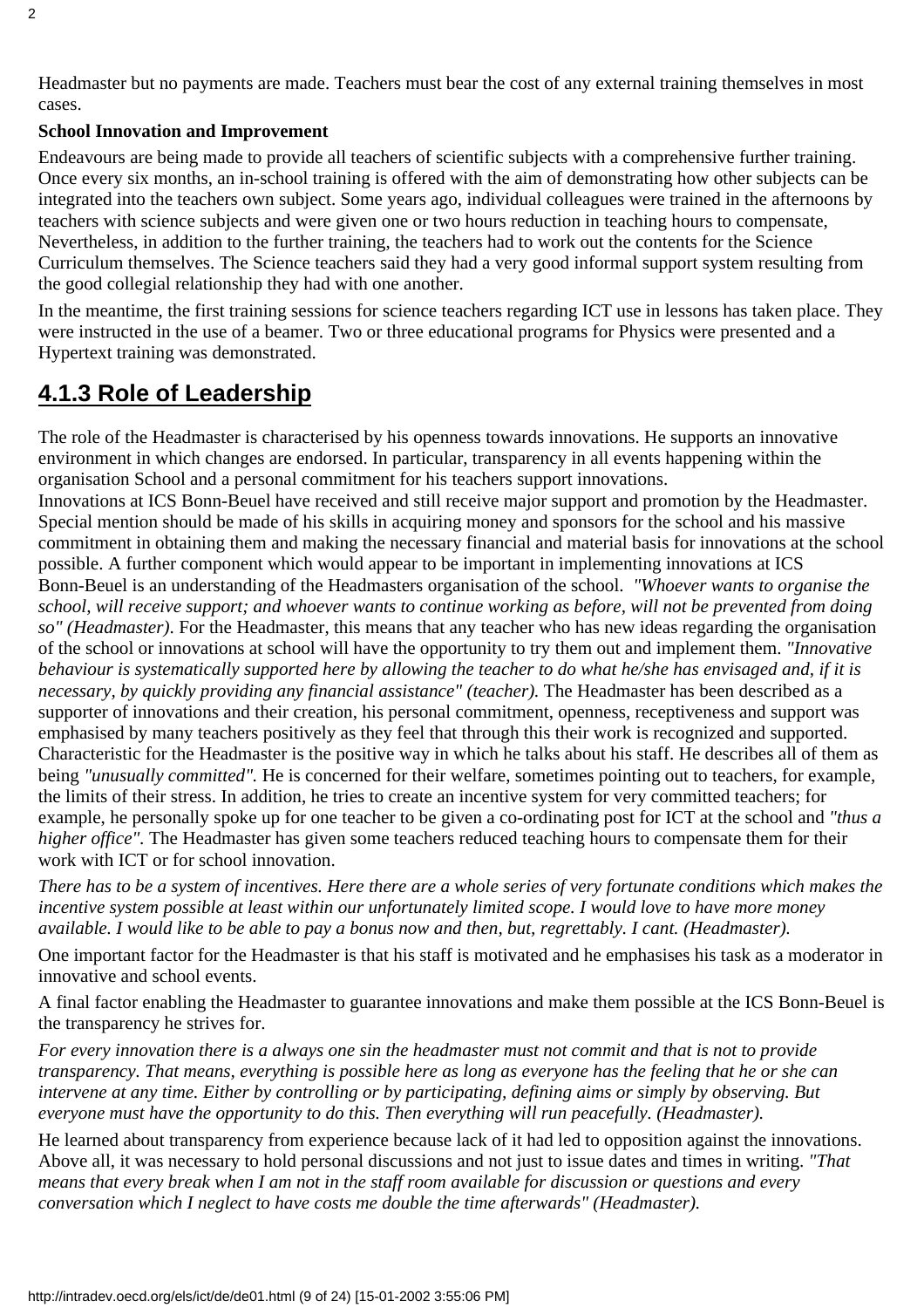It must, however, be mentioned that the Headmaster cannot do right by all the staff simply due to the large number of projects taking place at the ICS Bonn-Beuel. Some teachers were annoyed by this and felt they had been neglected and left out of account. Considering the size of the school and the number of projects, this would appear to be an unavoidable problem.

### <span id="page-9-0"></span>**4.1.4 ICT-Innovation Connections**

Initial embodiment of ICT into the curriculum has begun. The teacher skills however are still too few to guarantee that all of the students are granted a basic training in ICT. Technical and organisational problems make ICT use difficult. One catalytic effect of ICT on school innovation has been observed, namely that new concepts for ICT lessons are required.

The use of ICT at the ICS Bonn-Beuel is primarily embodied in short-term project weeks but the first innovative projects and basic ICT training is already taking place in lessons. In Grades 9 to 13, Computer Science is taught as an optional subject providing basic ICT knowledge. In Grade 11 there is an introductory course in Excel integrated into Methods training in the Mathematics lesson based on the new curriculum and in the German lessons, an introduction to word processing. Some teachers integrate educational programs into Science lessons and some committed teachers carry out innovative projects, mostly in Social Sciences and in Languages. The first Science teachers have begun to use a beamer in their lessons.

The following problems would appear to cause problems when using computers for ICT in lessons. The teachers often complained of organisational and technical difficulties. Access to the computer rooms is not easy to organise when several teachers wish to use them at the same time. In addition, they complain there is a lack of beamers, scanners and printers. In addition, there were technical problems with the computers and Internet which prevent the smooth running of a lesson and put teachers off using ICT in their lessons. *"I just pressed the wrong key, the computer crashed and I was unable to save it. So I thought, I will continue to give my lessons as I always have done" (woman teacher).* Problems such as these in the lessons simply lead to a loss invaluable teaching time.

The teachers describe the lack of information regarding which educational programs can be best used in lessons as a major prevention to using ICT. Many teachers say the number of programs is too great to keep track of and that, as a rule, there are no instructions or demonstrations nor are they informed on how to use them in the lesson. There were also complaints that there is too little quality educational software for schools.

It was noted that since technical safety measures have been installed into the network and the computers have been better maintained, more teachers are plucking up courage and trying out ICT. One woman teacher claimed however that the computer rooms were often empty which for her meant that ICT use at ICS Bonn-Beuel was low. The use of ICT at ICS Bonn-Beuel is also impeded by the fact that too few teachers still do not have sufficient ICT skills. There is thus a divide between teachers and students which makes serious teaching difficult, particularly in obligatory ICT projects such as the *"Newspaper project"* for which the teachers need good ICT skills in order to teach this project. One teacher had this to say about the project, *"we have the problem of not every teacher ... mastering the skills so that he can teach his students correctly. There is still a lot of training to be done amongst the teaching staff".* One father believed that the use of ICT in lessons is hampered because in addition to their teaching activities, the teachers are subjected to double the stress as they must also increasingly educate the students as well.

The fact that pedagogic projects such as the Science Curriculum or methods training for computer, beamer and Internet are now being applied in lessons does not necessarily prove there is a mutual influence of ICT and school innovations and improvement. Anyhow, they have not led to any changes in the conception of school innovations. The teachers responsible for the Science Curriculum all emphasised that the school innovations could all be carried out without ICT.

Nevertheless, it would seem that ICT may have an influence on school innovations and improvement in the future because the use of ICT requires new forms of teaching. *"The basic idea of the CIRPP class was to integrate ICT* into normal lessons, which, regarding the thought itself, is complete nonsense. If we are to use ICT, then we won t *be able to retain the normal method of teaching and lessons. (teacher).* This is linked to the condition that present methods cannot be transferred easily to ICT. New pedagogic concepts must be found, away from the old chalk and talk methods. There must be a new understanding for the theory of the media. The teacher in the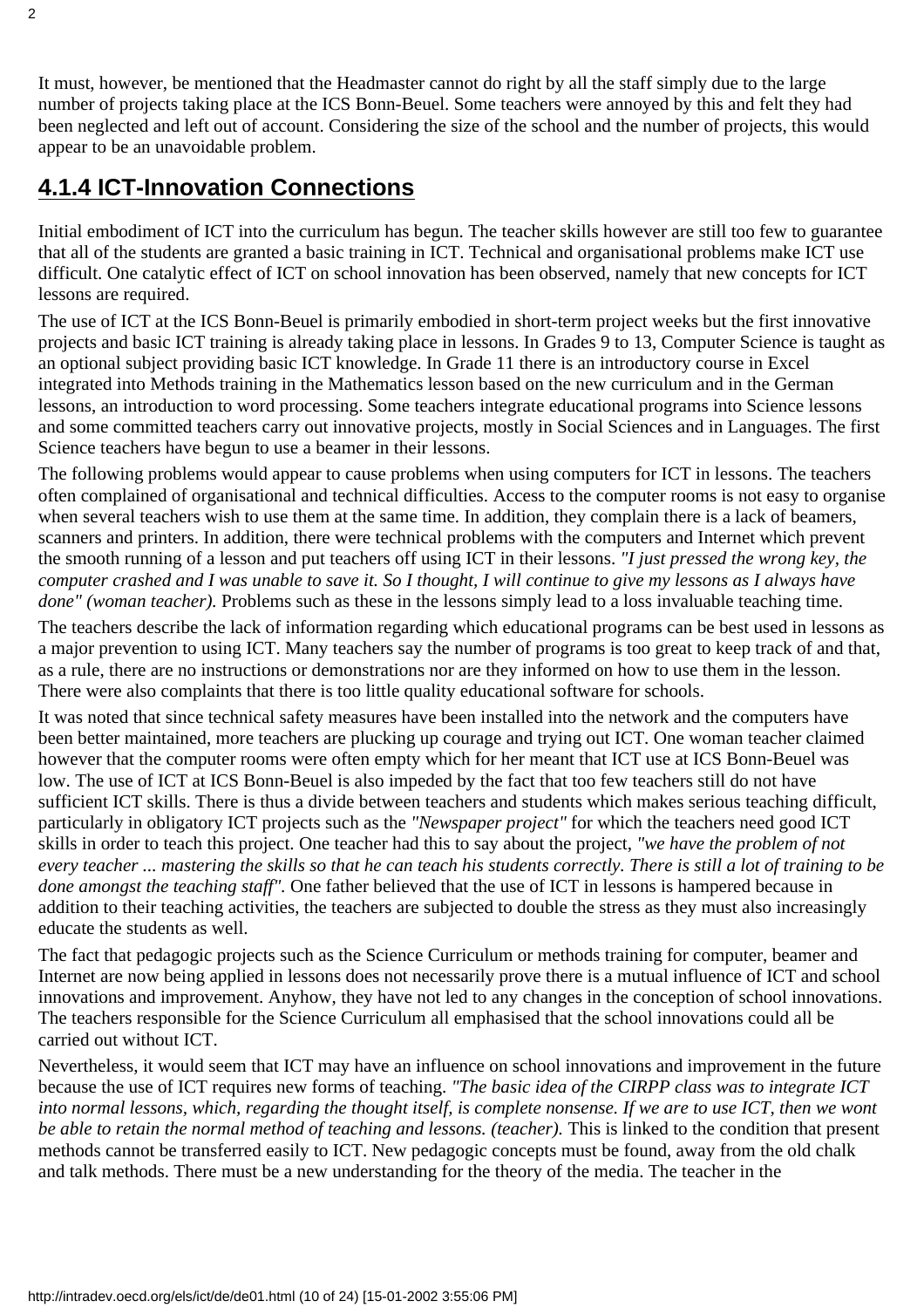CIRPP class seem to have solved the problem very well. One aspect why the project was carried out so successfully would appear to lie in his constructivism approach. The aim of the teacher is being to get away from instructive lessons to progress to constructive lessons. During an observation of the CIRPP class, the students worked in groups, moving freely about during *Figure 2: Marking of student work*

the lesson and were designing placards with the help of the Internet and a word processing program. The child s work was marked in an amended form. The students evaluated themselves

as a group. All the same, it was a very noisy class. The teacher must be willing therefore to deal with this type of teaching and its consequences. A new teaching model must be found and the CIRPP project can be considered as pioneering in this connection.

# <span id="page-10-0"></span>*4.2 Outcomes*

### <span id="page-10-1"></span>**4.2.1 ICT Infrastructure**

The school has a high level of comprehensive infrastructure. Three central computer rooms and individual PCs are shared by all classes. This leads to bottle-necks so that it is difficult for all students to receive full basic training in ICT. Since the summer, the technical maintenance has been in the hands of a network administrator in full employment who is supported by the teachers. Since then, the occurrence of technical problems has decreased. Most of the infrastructure was sponsored.

ICS Bonn-Beuel has a total of 127 computers of which 83 are multimedia computers and 116 computers are linked to both Internet and There are approximately 11 students to one computer. The internet link runs via a Linux Server and is free of charge. *Figure 3: Computer room Figure 4: Apple room*



The computers are installed in the computer rooms, in classrooms, in the staff room, the administration and the library. There are three computer rooms, each equipped with 14



PC's for the students and one teacher PC. One of the computer rooms is equipped with Macintosh computers and is mainly used by integrated classes. In each room there is also a printer and in the Apple room a scanner. All three computer rooms are linked to the Internet and are mainly used by students and teachers. The ratio of students to computer is approximately 32 to 1. There are two smaller rooms with older computers (3.86) which are not linked to the network. The rooms are sometimes used by the Science teachers for their educational programs. In the library there are eight computers of which one is linked to the Internet. The school has three beamers one of which is equipped with a CD burner permanently installed in the school Assembly Hall. One

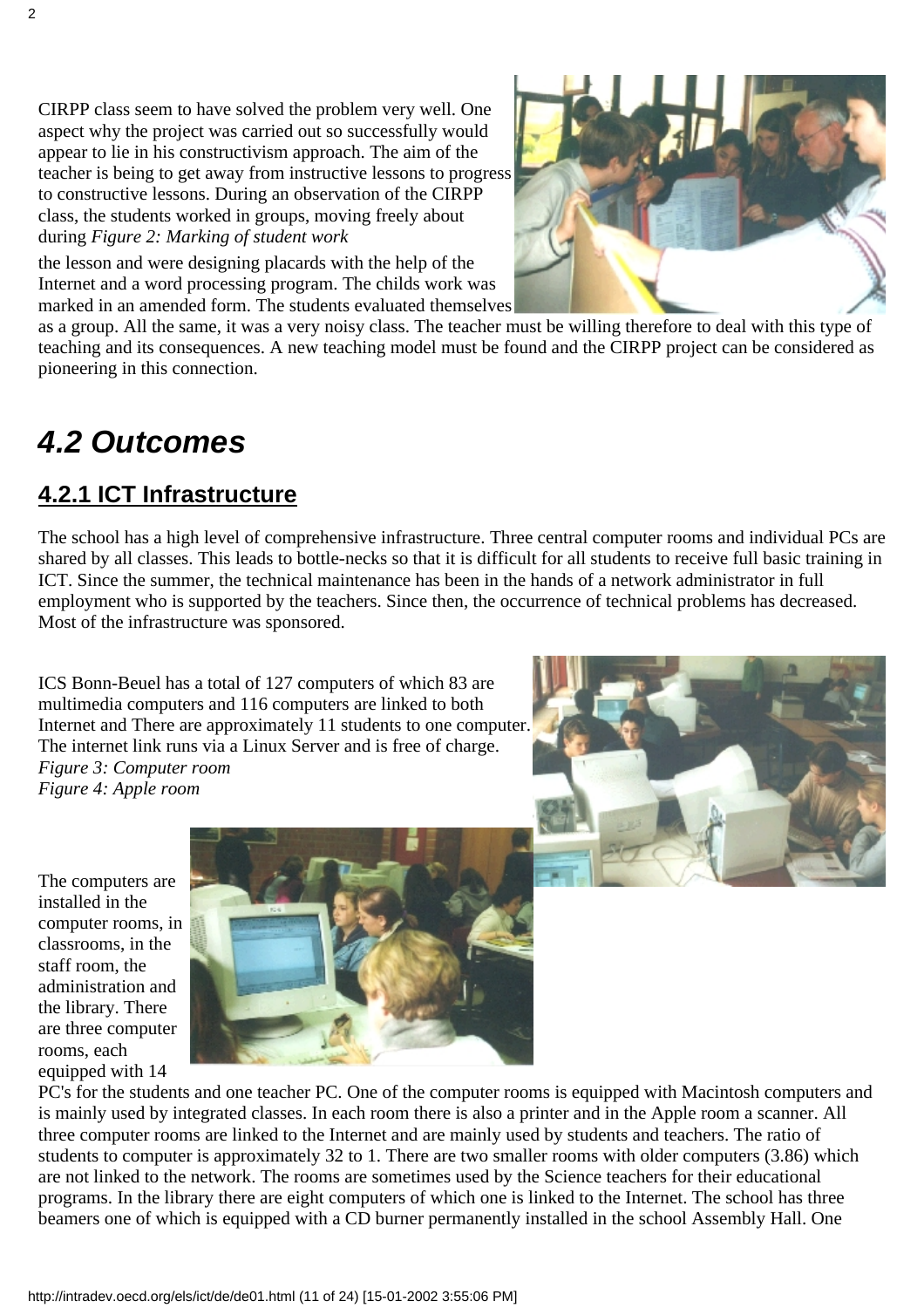beamer is only used by a handicapped woman teacher and a third, mobile beamer has been allocated to the Sciences the past quarter of a year. The school is currently working on extending its Intranet system.

ICS Bonn-Beuel has installed Microsoft ENCARTA on to many of the computers, otherwise there are educational programs and simulation programs to be used. In some classrooms are the first PCs with an Internet link. Several of the students interviewed did not yet have a PC in the classroom. The CIRPP class with three computers and three printers and a few other classes are an exception. Students and parents say that the available hardware is no longer up-to-date, but still suffices. The software used is however modern because Apple and Microsoft continually supply the school with new material. An email account is only installed for students in connection with projects if the teacher requests it. At the time this investigation was carried out, only students in the CIRPP class had an email account.

#### **Technical maintenance**

Since July 2000, the ICS Bonn-Beuel has had a trained network administrator in full-time employment as a Technical Specialist. He is mainly responsible for administrative software maintenance. The hardware is maintained by the School Electrician, Two teachers support the Technical Specialist and the School Electrician with the maintenance work. Four teachers are responsible for the Apple computer: a woman Biology and Geography teacher, a woman teacher for Mathematics and Physical Education, a teacher of English and Physical Education and a History teacher. The Technical Specialist admitted that the women knew more about the Macintosh computers than he did. The creation of a position for a Technical Specialist in the school was seen by many teachers interviewed as positive and essential.

The Technical Specialist is currently so occupied with implementing computers in classrooms and stabilising the technology that it is often difficult for him to look after the excellent infrastructure. Although the ICS Bonn-Beuel is one of the few schools who were able to recruit a Technical Specialist who is solely responsible for the administration, the high level of ICT infrastructure is reason enough for further resources. The number of technical problems has considerably dropped since the arrival of the Technical Specialist.

#### **Financing**

The yearly budget is DM 200,000 of which the school spends an average of approximately 20% on ICT. Sources of income are the town, parents, project promotion, sponsors and the schools sponsoring association. Most of the computer equipment has been sponsored by sources acquired by the Headmaster, teachers, students and parents. Only very recently, the school was given fifty second-hand Pentium II with 15 monitors by a sponsor.

#### **Problems**

Many of the sponsored computers, with the exception of the Apple room, are of varying origins and generations. No room is equipped with one and the same type of computer and all of them are out-of-date. It is not easy *to plant this old technology into a new environment (Technical Specialist).* It involves a lot of additional work and time for the persons responsible for their maintenance. Moreover, the Technical Specialist does not have the financial resources to carry out intensive maintenance on the infrastructure. Teachers reported that the computer rooms are not sufficient in number and they often only can use them once every two weeks. The problem of rooms has obviously not been solved taking into consideration that all students are to receive a basic ICT training

### <span id="page-11-0"></span>**4.2.2 Effectiveness**

The more frequently ICT is used in lesson, the more the level of learning motivation drops. ICT supports communicative and independent behaviour. It was observed that work is more superficial when the Internet is involved. Furthermore, searching the Internet is very time-consuming. Additional time is also required for teaching ICT skills and this reduced time for contents of the lesson. Access to Internet and computers at the school is strongly limited. There have been occurrences of abuse.

#### **Learning motivation**

Many teachers reported that most students see the computer positively and that it holds a great attraction for them. Students who were interviewed commented mostly positively about working with ICT. However, it was recently established that learning motivation is no longer guaranteed *"The enthusiasm we observed a few years ago when all of them cried "Hooray" when we went into the computer room, has disappeared in this generation of students" (woman teacher).*

Some of the students interviewed said they did not enjoy working with computers and the Internet. One mother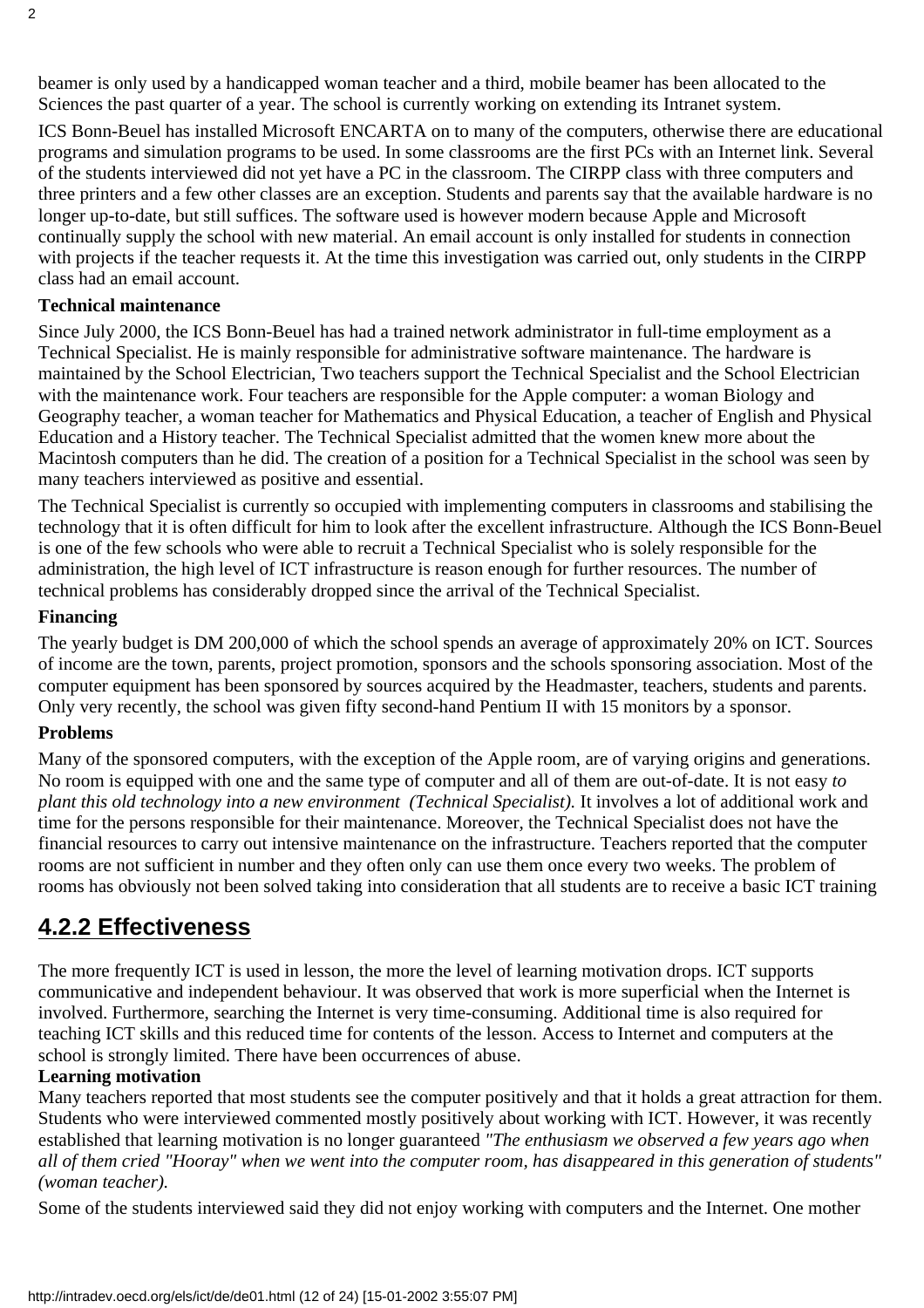remarked that motivation in her daughter who was in the CIRPP class had dropped with time. Working with ICT in the CIRPP class had become normal day-to-day routine and it no longer offered any new attractions. The motivation to learn would seem mostly to depend on the contents of the lesson and personal interests. It cannot be generally stated that ICT increases motivation.

It is interesting to observe that in the CIRPP class a kind of anti-computer movement has developed. One girl student said, *"When everyone is doing something on the computer, writing a text or something like that, as we did* in the project ... then we wrote a lot using the computer. That s quite boring when they are all doing it on the *computer. That is why my group wrote everything by hand (girl student).* This girl was one of a CIRPP class group who had begun to avoid working with ICT where possible. Although she had good ICT skills, she preferred to be independent and individual in her choice of work tools.

#### **Learning behaviour/learning quality**

*figure 5: Students of the CIRPP class in lesson*

Teachers interviewed often spoke of the fear that communication would decrease because of working with computers although this was not observed in lesson audits. As a rule, two students sat at one computer, discussed the problem together or talked about how they would approach the task. The children have considerably more freedom in the computer room to exchange ideas with one another, to move around the room and to help each other and these observations were confirmed by the students interviewed. It can be assumed that social behaviour can be advanced through ICT. Several teachers said that students at all levels and ages worked more



independently and under their own initiative on the computer and with Internet and were becoming increasingly independent of the teacher. Nevertheless, it was emphasised that the basic values and aims of learning had not changed and that central teaching was still verbal communication between teacher and student.

Both advantages and disadvantages of the effect of ICT on learning quality were established. Many teachers commented positively on the appearance of work which students had done with the computer. Teachers also frequently noticed that students who had searched for information in the Internet often had not even read the print-out. That was one of the dangers which came from working with the Internet - that students did not bother about the contents of what they had found and did not process or work on the information sufficiently, leading to diminished learning quality.

#### **Advantages/Utilisation**

Some teachers found that working with computers in their lessons opened the door to making their lessons more individual and personalised. However, one teacher remarked that in order to hold an individualised lesson, the classes must be *"significantly smaller"* for ICT work to be effective.

In addition, it was mentioned that one advantage for the students was that when using ICT other senses could be activated in the learning process offering an opportunity to students who were better at visual learning than audible. ICT provides a more complex learning environment better suited to the students demands, taking into account the variety of learning needs.

There was another benefit for students who were disadvantaged in class events. The teacher of the CIRPP class reported two cases in which two girl students who had been excluded by the rest of the class went to great lengths to equip themselves with ICT skills. Not only did they profit from these efforts but their self-confidence also increased. Likewise, the benefit of computer work for the handicapped students at ICS Bonn-Beuel was also emphasised. Handicapped children found it easier to express themselves and to print out a legible text.

#### **Problems/Disadvantages**

Many students criticised the increased time spent in searching for information as a disadvantage of the Internet. As a rule, it took a long time to find anything in the Internet.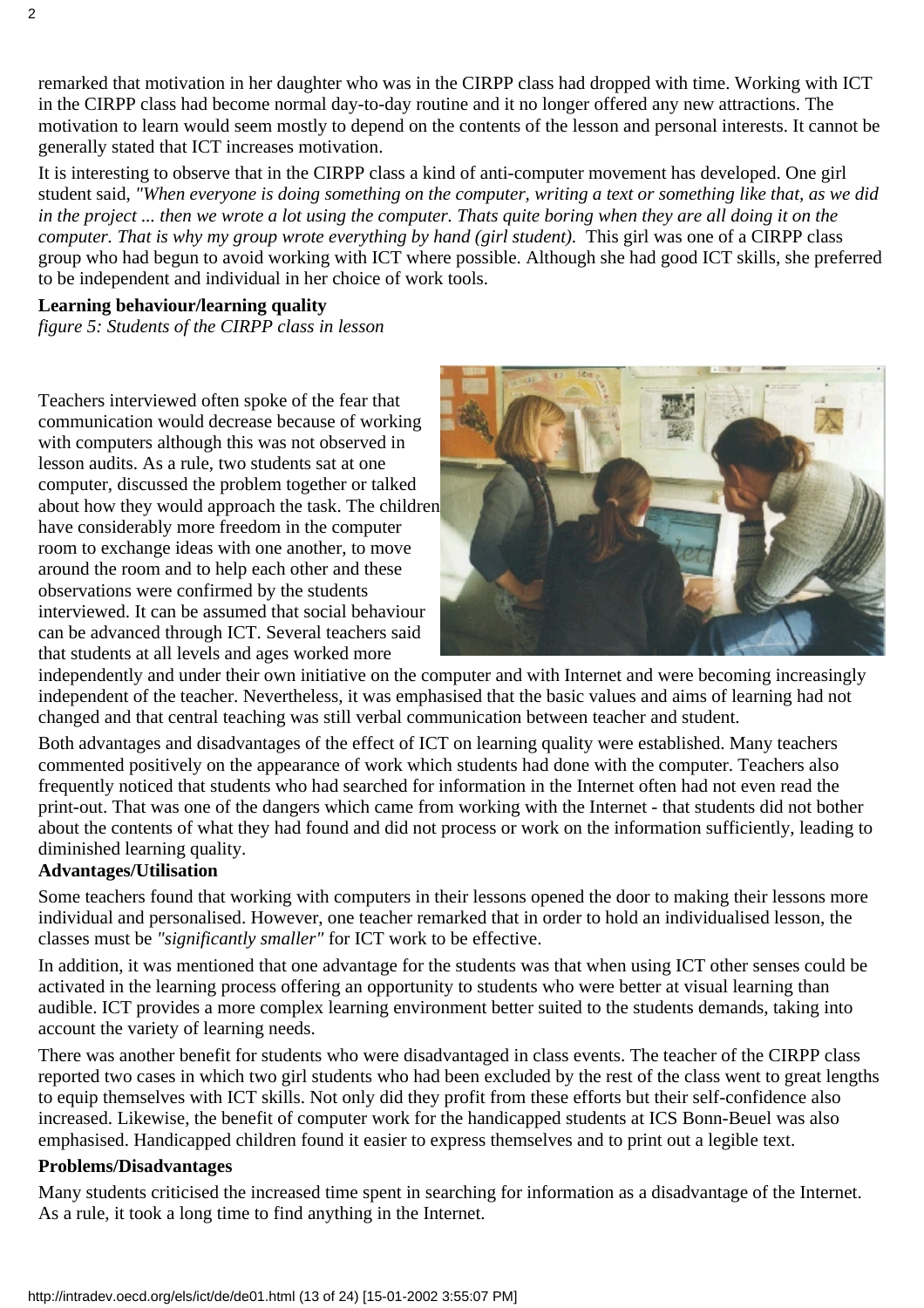*Anyway, it was much more interesting than going to the library and looking through books. But it took longer because in the Internet you really have to differentiate what you are looking for, There is such a lot of information that you must pick out what you really need. That takes a lot of effort and a lot of time. (girl student)*

The variety of unselected and unsorted Information appears to represent a flood of knowledge and in the Internet there is no serious pre-selection. When using Internet in lessons, the teacher must provide a targeted preparation and explanation otherwise searches end up being time-consuming and ineffective *"When using the Internet, you have to be very well prepared in order to get the results you want". (teacher)*

Teachers also report another disadvantage in normal lessons that fewer contents can be taught regarding the subject when, at the same time, ICT skills are to be taught. However, one woman teacher remarked that when you get to the point that the student has mastered the techniques then the computer can be a good working tool, *"I hope it then saves as much time as the hours we have invested" (woman teacher).* Teachers and students at the ICS Bonn-Beuel both found it a disadvantage that typewriting had not been taught which considerably increased the time needed to work with the computer. A request was made that the teaching of the basics of this subject be obligatory.

Moreover, the concept of three to four computers in a classroom is not sufficient for an overall ICT utilisation. The teacher from the CIRPP class said he had had to use the computer rooms because the three computers in his classroom were not sufficient to teach all the students at the same time. Other teachers, too, reported if more than two students sat at one computer they did not work effectively. The students also find that three computers are not enough in one class *"we mostly quarrel in class because there are only three computers and we all want to have a go." (student)*

Another disadvantage is that teachers who work with ICT must invest more time in their lessons and preparations and this is particularly time-consuming for those teachers who are not so well acquainted with ICT. Teaching with ICT is, as a rule, also more work-intensive for the teacher. The dissolution of frontal teaching also requires the teacher to devote time to individual students and to walk around the classroom. Several teachers emphasised that in ICT lessons, they are more involved in what happens in the classroom during the lesson. Some teachers pointed out the considerably shorter time available to teach contents and to deal with problems in frontal teaching. It would appear to be essential to accept new forms of teaching if lessons are to be held using ICT. One teacher, however, said that it was the new form of teaching made necessary by ICT which made many teachers at the school reject ICT.

#### **Control/Abuse/Responsibility**

There have been occurrences of abuse of hardware and software at the ICS Bonn-Beuel. Students and teachers report that hard disks had been removed, graphic cards had disappeared, systems changed or Internet sites, which had been prohibited e.g. pornographic sites, had been opened. One woman teacher reported about abuse, *"Until the summer, it was a major problem".* Since the installation of two safety functions in the summer 2000 abuse has been reduced. A PC guardian card was installed which returns the computer to its original status after being switched off so that changes in software can be reversed and the computer retains its normal function. Additional security was installed which creates server protocols. Students can only log in by using a password which makes it possible to trace which student opened up which website and when. Teachers said they would not trust going into the computer room alone with students before this system was installed. This would have led to increased ICT use.

One problem at the ICS Bonn-Beuel is that the arrangement of PC s in the computer room does not allow the teacher to be able to supervise all the screens at the same time. lesson protocols revealed that students had surfed around the Internet during the lesson. One teacher spoke of this deliberately in front of the whole class with the result that there was less surfing in Internet during the lesson. Another teacher claimed there was a general reduction in abuses by students which he thought resulted from increased ICT in lessons having become routine.

One woman teacher said she had noticed frequently in the meantime that students were taking essays and homework from the Internet which meant she had to spend a lot of time researching in order to find instances of abuse.

Teachers at the ICS Bonn-Beuel were not able to say how the responsible handling of computers was to be taught as they are still too seldom used in school. One teacher expressed the wish to introduce Media Education as a subject and teach the students a proper handling of ICT. There are current considerations to regulate the Internet by means of a security system which would make certain sites inaccessible to students.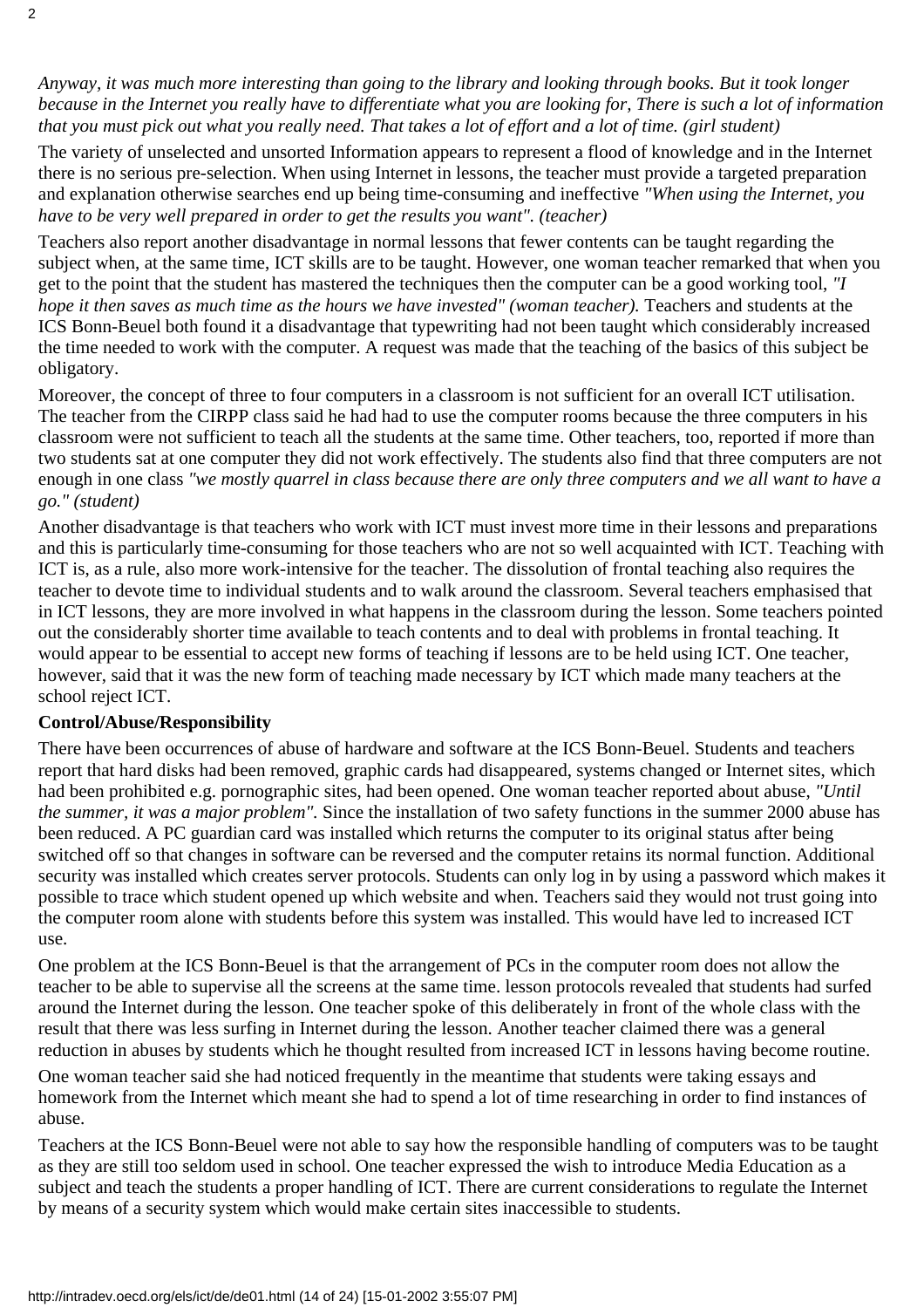#### **School innovation and improvement**

Several teachers remarked that the inter-subject Science Curriculum had benefited the students by providing and supporting a more global understanding of the Natural Sciences; *"It is easier in this way for the students to recognise links between the different sciences." (teacher)* In addition, one teacher said inter-subject lessons were more suitable in many respects for teaching complicated scientific phenomena. The Science Curriculum allowed subjects from Chemistry or Physics to be combined with Biology and be presented in an more comprehensible way and students had thus the opportunity to find a better idea of what the subjects mean for themselves.

The teachers emphasised, too, the fact that the Science Curriculum allowed them to spend more time with a class, get to know the children better and carry out long-term projects.

A further positive emphasis was placed on the good and informal support system of the Science teachers among each other which made them feel less alone. The *"lone warrior"* situation had been replaced by team teaching given by two Science teachers and support from the staff was motivation to continue with the innovation.

Disadvantages associated with the Science Curriculum are that students have problems in differentiating between the individual subjects. According to teachers, not all subjects can be dealt with in an inter-subject way. One problem for the teachers is when they teach a subject other than their own, they sometimes have only just a little bit more knowledge than the students.

### <span id="page-14-0"></span>**4.2.3 Academic Rigour**

The ICS Bonn-Beuel is currently integrating ICT into the curricula whereby orienting towards the official curricula of North-Rhine Westphalia. In the CIRPP class, a change in the marking of academic performance in connection with ICT was observed. From those teachers who completed the ICT questionnaire, 24.39 % said the students use of the computer was considered when marking (cf. Appendix B, Table 5). Whether or not a teacher strictly considers the use of ICT in lessons when marking, depends very much on the teacher and his/her competence.

Not much can be said concerning increased academic performance at the ICS Bonn-Beuel as ICT is not sufficiently used in lessons. Some teachers supposed that the level of learning would increase with the introduction of educational programs but had not yet tested it for themselves. The problem at the school is the wide range of performance levels among the students. It would appear that individual teaching, supporting students in a determined way could conceivably lead to an increase in performance. The Headmaster believes that the learning process and independent learning would be more easy to control with individual ICT, and commented on the students in his school working with ICT, *"These students will not be leaving the school with any more intelligence than those who left ten years ago".*

### <span id="page-14-1"></span>**4.2.4 Equity**

Whilst girls work more purposefully with a computer, the boys have a more technical and enjoyable approach. Differences between high and low poverty children could not be resolved by the advantage of being able to practice at home. If high ability students apparently profit from ICT, then low ability students have an opportunity to compensate with ICT.

Many of the teachers estimate that between 60 and 80 % of the students at the ICS Bonn-Beuel have access to a computer at home and approximately 60 % of these have Internet access. Students at ICS Bonn-Beuel are given the opportunity to gain ICT skills in the obligatory project weeks; nevertheless this ICT basic training would appear to be insufficient.

*Experiences made in my Grade 8 ... you think that at the age of 14, they can all handle a computer, but when it comes down to serious business ... there s not much there. I have to instruct them in practically all the details regarding word processing None of them know how to deal with it (teacher).*

However, teachers were of the opinion that students can often handle the computer better than the teachers themselves. Regarding the qualifications of older students, *"In the Upper School there are students who are very, very good. But there are others who can only do the absolute basics. Everyone in the Upper School is able to handle word processing" (teacher).*

According to teachers, parents and the students themselves, the children like playing with the computer at home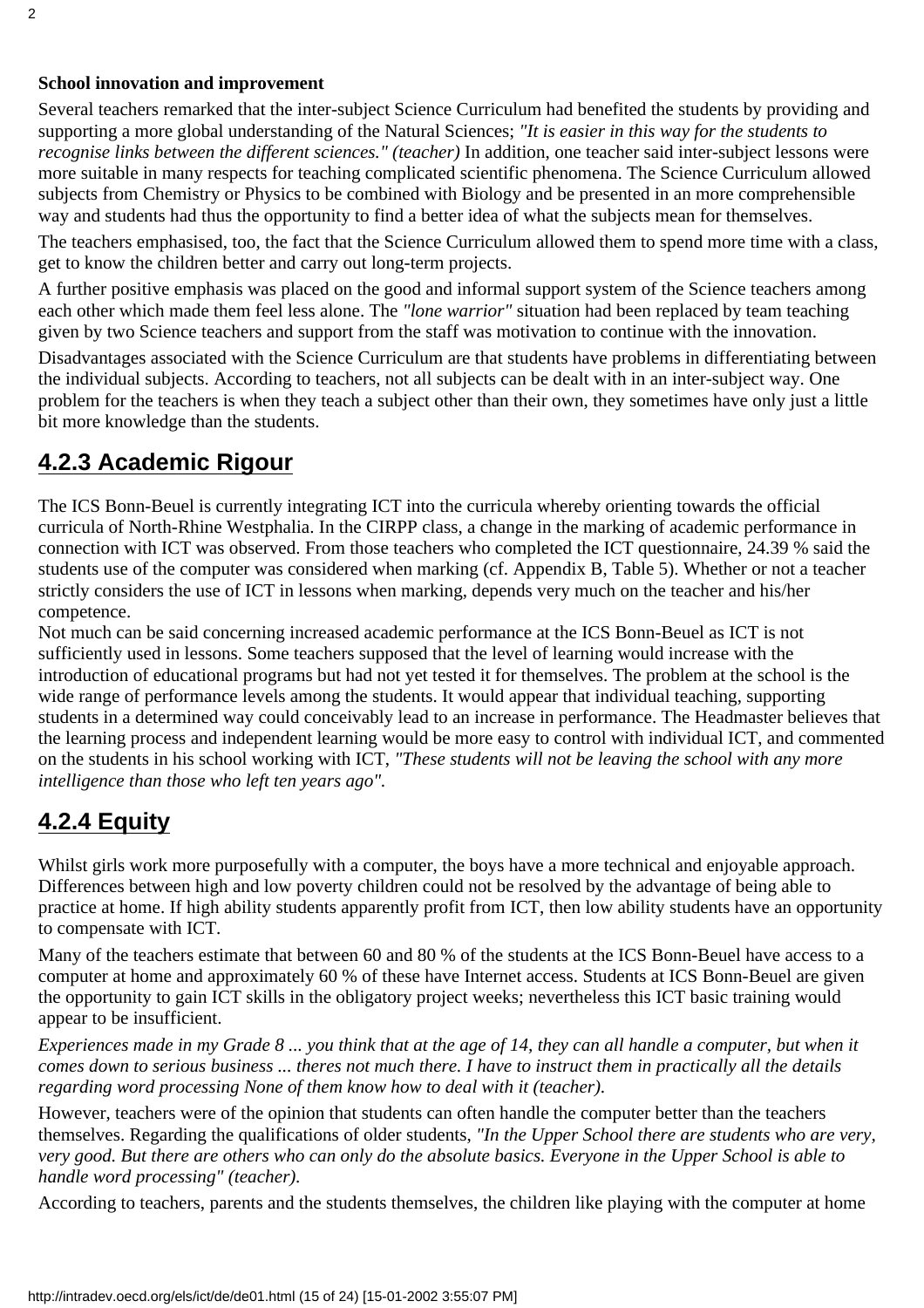and do it a lot. Students also said that they used the PC for their homework and essays and to search for information in the Internet. At school however, with the exception of the CIRPP class, no homework is set which must be done with the help of the computer or Internet as it is not said that each child has access to a computer or the Internet at home. Students use the ENCARTA and say they like sending emails, usually from the computer at home.

#### **Computer Accessibility**

Students have access to the computer rooms particularly during the lessons. The rest of the time, the student must find a teacher to accompany and supervise him/her, something which the students say rarely occurs. In the classroom, the computers are as a rule locked in cupboards or can only be operated after a teacher has entered a password. The only exception is the CIRPP class which can use the computers and the Internet outside of lessons, supervised by their own class members.

There is only one computer with Internet which is available to all students of the ICS Bonn-Beuel at all times and this is in the library. The library must pay for Internet use, therefore students can only use it with an Internet card costing DM10,- for one and a half hours.

#### **Differences between students**

*figure 6: girls working with Computer*

Various teachers pointed out the difference between girls and boys when using ICT and said that girls approach the computer in a different way to the boys. The girls seem to work more purposefully than the boys who showed more enjoyment and interest in the technical aspect of it. Whilst girls worked more conscientiously and carefully with the computer, the boys tried out more things, explored the computer and thus achieved quicker results. One woman teacher reported about her experience of girls and computers,



*"as a rule, they do not like the computer. They simply use it as a tool." (woman teacher)* Some teachers put the difference down to puberty and it had been observed that with increasing age, these differences became fewer. Nevertheless, one woman teacher noted that older girl students worked more with a target in mind. One teacher said there were more boys than girls in his Computer Science course, an approximate ration of 70:30.

Children from homes where there is no computer displayed a certain degree of insecurity in dealing with ICT. One woman teacher said that these students are at a disadvantage regarding their computer qualifications, *"It is clear that those who can practice again at home are at an advantage. That applies to other things as well. Of course, this is dangerous" (woman teacher).*

Not all were agreed that differences existed between high and low ability students using ICT. Some teachers had experienced high ability students profiting more from using ICT than low ability students. There were also reports, however, that ICT provided an opportunity for low ability students:

*What I noticed was that there were children sitting there who had come from a general secondary school and did not have much basic knowledge - that is a weak point - but what they can do, is to handle a computer. For me, that was a very positive experience. I felt they would benefit more from it and demonstrate this in their work. (woman teacher)*

These students had good results in a performance test although in other subjects their performance level is lower than that of their fellow students.

Students disadvantaged by their home backgrounds do not lose these disadvantages through access to computers at the ICS Bonn-Beuel because students from lower social levels have no opportunities other than those at school, whilst children who can use a computer at home can continue to train their ICT skills after school.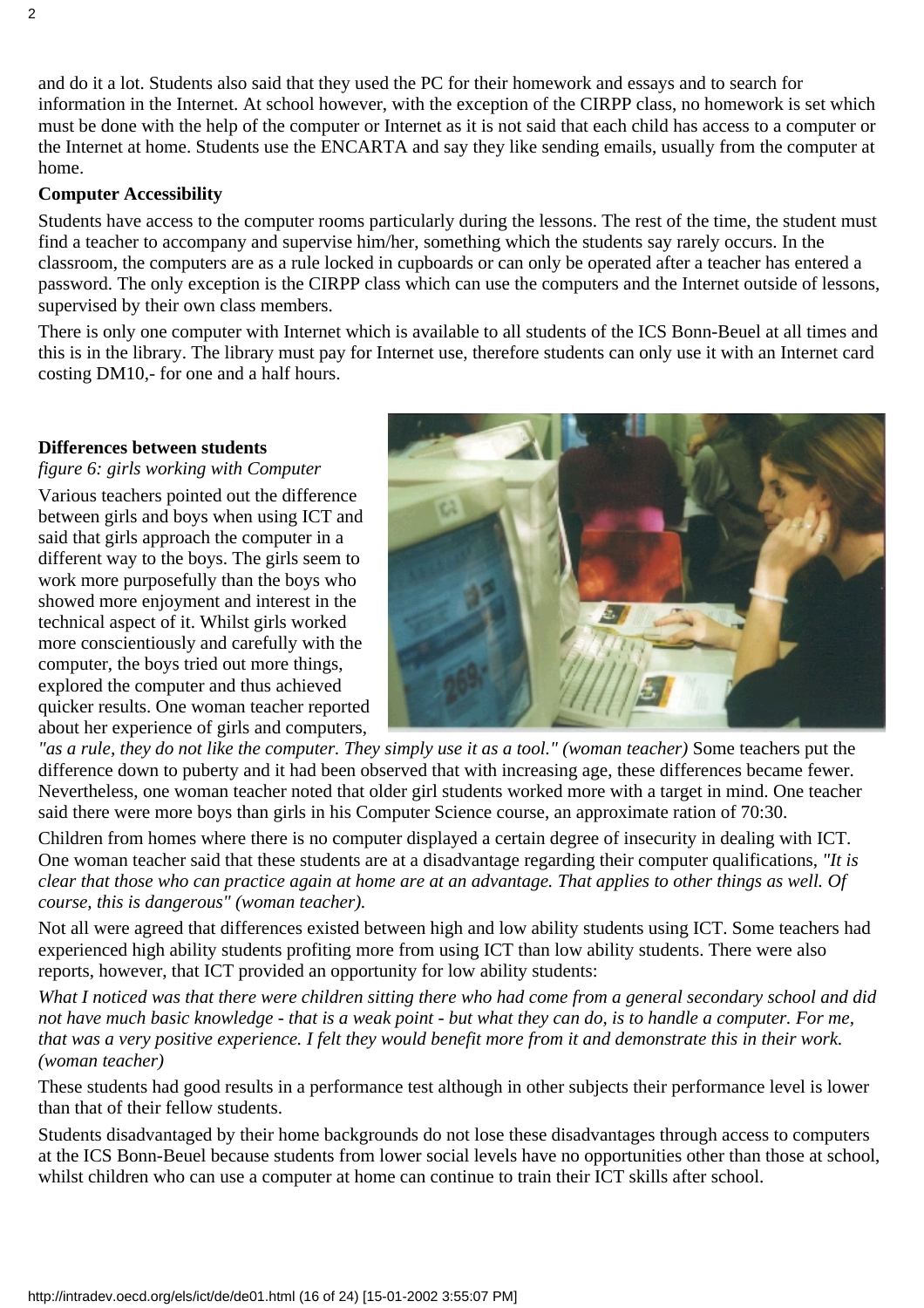# <span id="page-16-0"></span>*4.3 Projections*

### <span id="page-16-1"></span>**4.3.1 Sustainability and Scalability**

Sustainability and further implementation of ICT at the ICS Bonn-Beuel would appear to depend to a large extent on the Technical Specialist. Maintenance problems were only minimised by his arrival at the school. He is familiar with the implementation of a further thirty to sixty computers in classrooms and can only do this job because he is in full-time employment at the school. He is, of course, supported by the School Electrician and committed teachers who were not able to fully guarantee maintenance of the ICT infrastructure before the arrival of the Technical Specialist. It is still not clear, whether the position for the Technical Specialist can be prolonged beyond 2001 or not although the Headmaster was optimistic, *"By then, I hope, all the politicians and those in administration will have understood that we cant manage without a network administrator" (Headmaster).*

One teacher is currently working on a training concept for teachers who wish to increase the use of ICT in their lessons and which aims at creating definite criteria regarding the ICT skills which each teacher should have. At the same time, the concept is to include a curriculum for the ICT skills of students. It appears that such a curriculum is essential if every student at every Grade level is to be guaranteed a basic ICT training and the ICT skills of teachers are to increase. Teachers will only overcome their shyness of better-qualified students if their own ICT skills are good. Teachers at ICS Bonn-Beuel expressed the particular wish to be trained in the specific use of ICT in lessons and to be taught how to handle software. It appears to be essential to have a curriculum-based definition of ICT skills for students which is continuous and not limited to projects because innovative projects are often not continued once they have been completed For example, one mother remarked that ICT use in the CIRPP class had dropped drastically.

The wide range of innovative projects at the ICS Bonn-Beuel in pedagogic and ICT sector must be observed ambivalently. It harbours opportunities and risks. Particular mention must be made of teacher commitment, which is exceptional. However, the time resources of the teachers are so limited that they are no longer interested in involving themselves even more in the ICT sector to achieve a larger diffusion throughout the school

The expressed wish of the Headmaster regarding a decentralised distribution of computers and no further additions to the three computer rooms in future should be considered critically. On the contrary it would seem that one or two additional computer rooms with a maximum of two students to one computer, would be more sensible if all students are to be trained in ICT skills.

A current topic at the ICS Bonn-Beuel is the introduction of laptops, an issue still to be discussed with parents and teachers.

Most of all, the Headmaster would like to see existing achievements sustained to ensure the maintenance of future innovations.

*I mean that what we do and what has been tried and proven, we must look after it and sustain it and that costs time and energy. I do not want any further development I only want to continue with what we have already achieved. Of course, it can be revised, if necessary, I want it to survive from day to day, I dont want to lose what we have. (Headmaster).*

On the whole, the Headmaster believes the school has reached the limits of its *"profile formation"* although the environment which the Headmaster has created in the school would appear to leave enough room for future innovations, with resistance low, thanks to his way of doing things.

It can be assumed that the Science Curriculum will be sustained as there are enough teachers involved so that the innovation has already diffused beyond a critical moment. One teacher is currently responsible for practical work which is planed to facilitate access and commencement of the Science Curriculum for those who are still apprehensive. This may firmly embody a further diffusion of the innovation in school events.

The Headmaster sees the most important resource at the school at present in *"human resources".* He is particularly keen to guarantee job satisfaction for his staff, as only a satisfied teacher is willing to organise the school system. The continued support of the Headmaster for his staff is essential for further implementation of innovations and the teachers likewise welcome it. To diffuse the innovations further, especially in the ICT sector, it would be helpful to make use of the resource students involving them with their technical skills in ICT maintenance.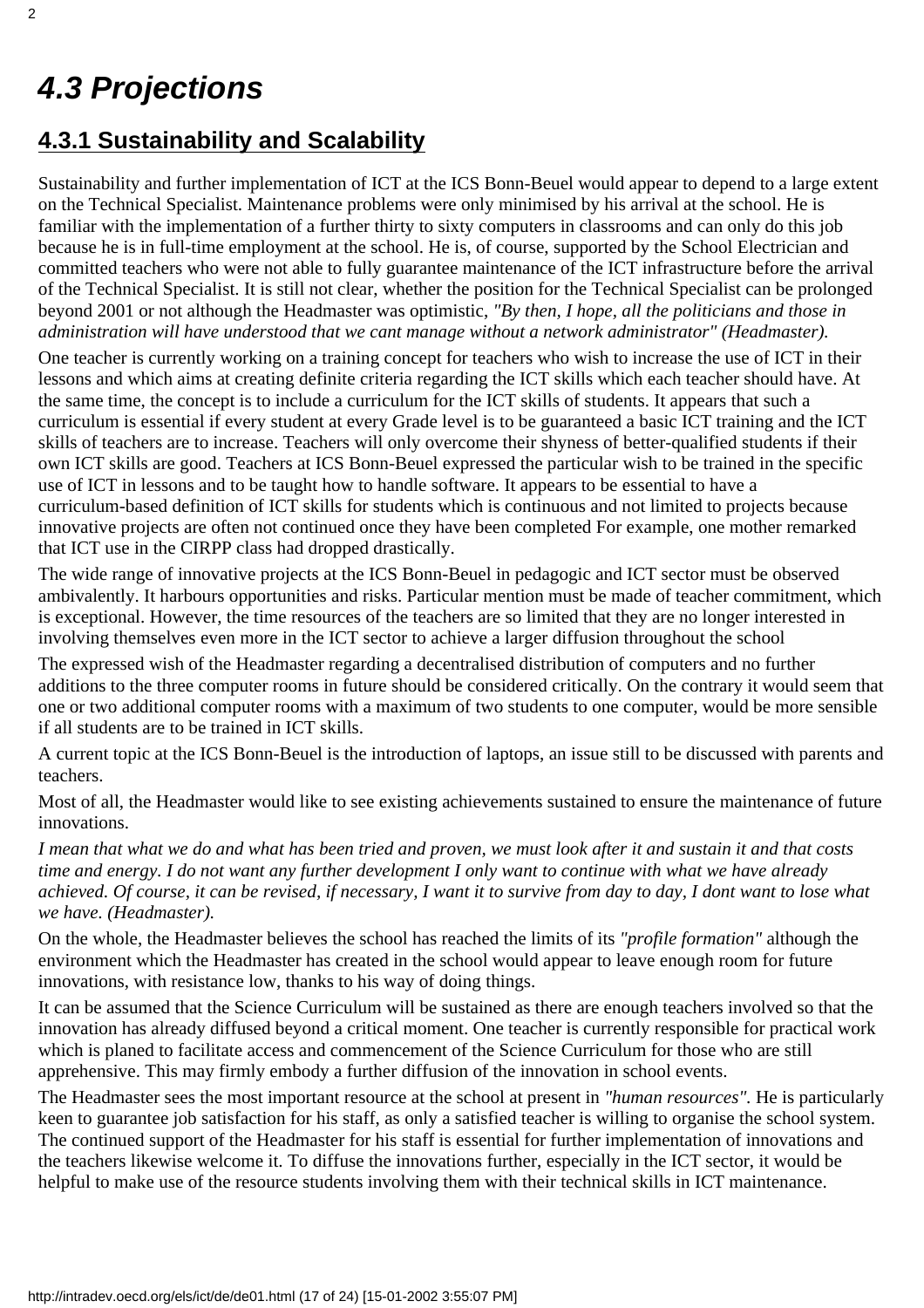### <span id="page-17-0"></span>**5. Conclusion to the Hypotheses**

#### **1. Hypothesis: Technology is a strong catalyst for educational innovation and improvement especially when the World Wide Web is involved. The rival hypothesis is that where true improvement is found throughout the whole school, technology served only as an additional resource and not as a catalyst and the forces that drove the improvements also drove the application of technology to specific educational problems.**

There has been innovative, pedagogic work at the ICS Bonn-Beuel since its foundation and ICT is to be seen as only an additional innovative moment there. Nevertheless, a catalytic effect and influence of ICT on school innovations was observed. The reason is that ICT use in school is not compatible with conventional instructional and frontal teaching and that leads to the necessity for school innovations and improvement at the school. New teaching models must be conceived in order to justify ICT in the lesson.

#### **2. Hypothesis: The diffusion of innovation/ improvement (and thus of ICT) followed the traditional diffusion patterns for innovations, as outlined by ROGERS (1995). The rival hypothesis is that technology functions differently from traditional innovations and that therefore different patterns occur.**

The diffusion of innovations at the ICS Bonn-Beuel in the ICT sector followed the diffusion theory as outlined by Rogers. Diffusion was triggered by a *change agent* although at the beginning there were not enough *communication channels*. Not until the arrival of the Headmaster, a second *change agent*, and increased in-school further training was it possible to embody the innovations into school life. The *communication channels* became more transparent for the whole system. It still cannot be said that ICT has been implemented throughout the whole of the ICS Bonn-Beuel. The teachers must increase their ICT skills, in order that students can be given basic ICT training. Moreover, the communication channels in the whole of the ICS Bonn-Beuel must be opened and not remain limited to a small group of people

#### **3. Hypothesis: Successful implementation of ICT depends mostly on staff competence in the integration of ICT into lessons and the learning process. This hypothesis assumes that teachers mediate ICT applications** when they are successful and that ICT s academic value relates positively to teacher competence. The rival **hypothesis is that it is the schools technical infrastructure and student ICT competence rather than staff competence that determine ICT implementation outcomes.**

Successful ICT implementation does not depend on the infrastructure alone. A sufficient infrastructure is a necessary pre-requisite but its high level at the ICS Bonn-Beuel does not effect innovation throughout the whole school. It appears that the teacher ICT skills are decisive factors for embodying ICT throughout the school. Overall staff competence was increased by means of further training, thus overcoming initial stagnation, promoting the diffusion of skills amongst the teachers and linking up to increased use of ICT in lessons. An essential component of further training is pin-pointed teaching on how to use ICT in lessons and how it can be integrated into the learning process. Furthermore, a committed headmaster, motivated teachers and parents to support the innovations are all essential factors for successful ICT implementation.

#### **4. Hypothesis: Gaps in academic performance between high and low poverty students will not increase when all students have equal access to ICT. The rival hypothesis is that equal access to ICT will lead to more advantaged student increasing the performance gap with disadvantaged (high poverty) students.**

Equal access opportunities do not overcome the gap between high and low poverty students. High poverty students are disadvantaged because they are not able to train their ICT skills at home. More advantaged students have a decisive edge in having computer and Internet access at home.

**5. Hypothesis: Successful implementation of ICT will lead to the same or higher academic standards in spite of the low quality of many ICT materials. Academic standards are a function of teacher and school expectations and not of the standards of textbooks, ICT materials and the like. The alternative hypothesis is that ICT use will lead to a lowering of academic standards as students spend more time on marginally beneficial searches and in browsing poor quality Web and courseware contents.**

Working with computers and the Internet does not necessarily improve student performance. Information gained through the Internet was superficially processed, possibly because searching for it is so time-consuming. Furthermore, the implementation of computers and Internet in the student s daily school life was not necessarily motivating. One problem is that the teaching of ICT skills requires additional time which is lost for regular teaching and this can lead to a drop in academic standards.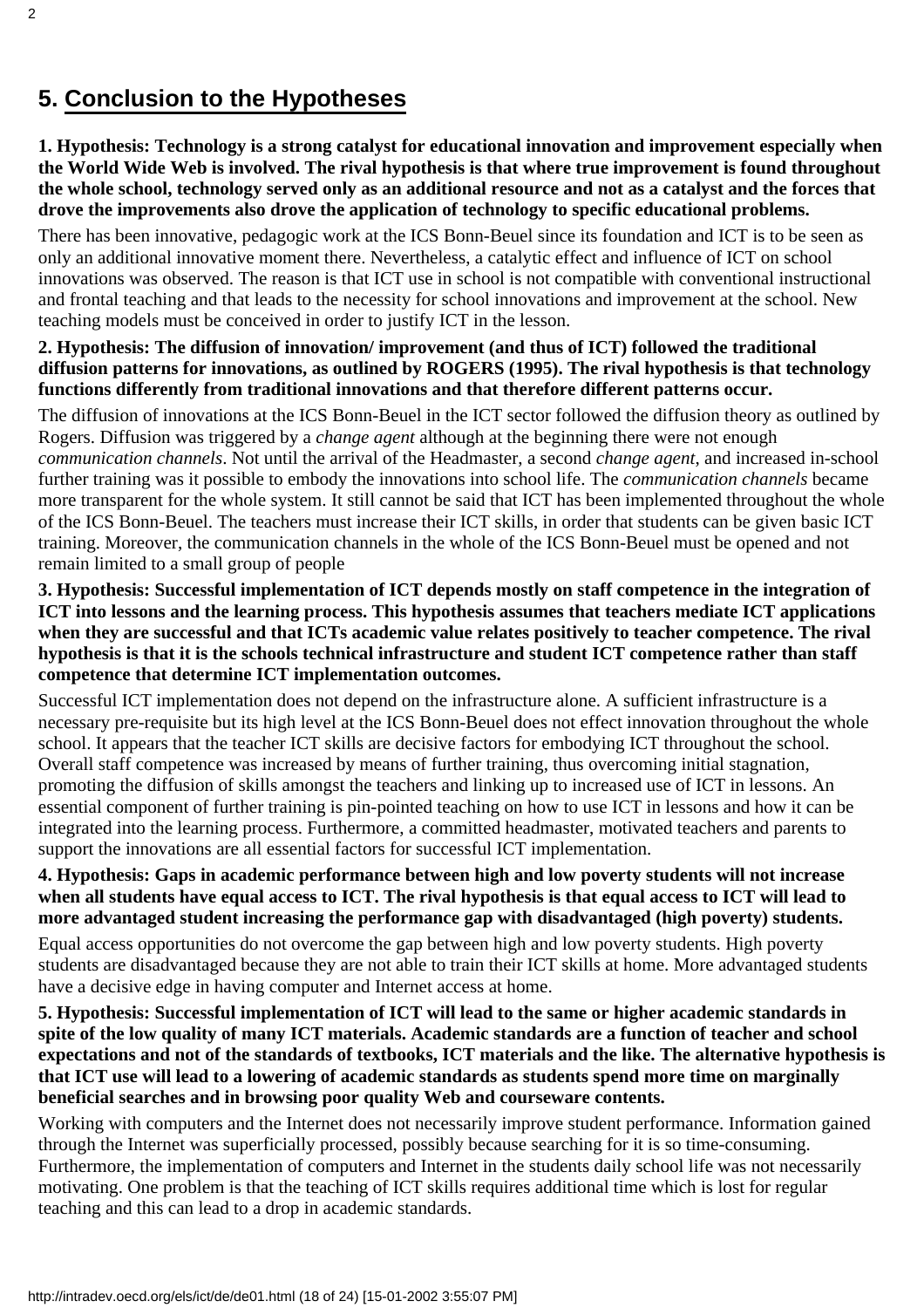<span id="page-18-0"></span>One feature of the ICS Bonn-Beuel is the strong commitment of teachers, parents and the Headmaster resulting from the schools history of innovations. The transfer of such a feature to other schools mainly depends on the degree of commitment of everyone involved. The willingness to admit change, the space created by the Headmaster for the school through his openness have resulted in an innovative environment and are also factors which ought to be taken into consideration for a transfer. Particular mention should be made of the Headmaster s skills in raising material and financial sources. The acquirement of sponsors, committed teachers and, especially a full-time network administrator are major prerequisites and should in no case be lacking when transferring ICT implementation to other schools. Another important factor is the creation of an incentive and maintained system for teachers which supports innovations. If ICT is to be diffused throughout the whole school, it must be ensured that teachers acquire internal training, good computer, Internet, and software skills to be effectively used in lessons. It is just such skills, coupled with the new additional task for teachers - that of educating, which ought to be increasingly integrated into teacher education.

The project on which this survey was based was financed by the Bundesministerium für Bildung und Forschung (BMBF). The authors are responsible for the contents of this publication.

### <span id="page-18-1"></span>**APPENDIX A: METHODOLOGY**

The OECD research team consisted of two researchers from the FWU Institut für Film und Bild in Wissenschaft und Unterricht from Grünwald near München and four researchers from the Institut für Schulentwicklung (IFS) of the University of Dortmund, who were working on the SITES M2 study. The school was audited on four successive days from 24 October to 27 October 2000.

The combined IEA/OECD instruments were applied in the interviews. Interviews were held with the Headmaster (duration approx. 3 hours), with the Technical Specialist (duration approx. 2 hours) as well as interviews with teachers including 2 Physics teachers, a Chemistry teacher, a woman teacher of Biology, a teacher of Computer Science, a teacher of Religious Instruction, a woman teacher of German, a woman teacher of Music, and a teacher of English, the interviews lasting from one to one and a half hours. Furthermore, a teacher of Office Administration and a woman teacher of Mathematics were interviewed, following an audit of their lessons (each about 30 minutes). One parent was interviewed (for about 1.5 hours) and two telephone interviews were carried out with mothers of students from the CIRPP class; these were held later by a female colleague from Dortmund. Two groups of students, one group from the CIRPP class and one group from the Students Council with 5 and 6 students respectively were also spoken to (duration about 45 minutes)

All interviews were recorded on a mini-disc recorder. The researchers applied the proposed observation protocol from the OECD Workbook. A total of seven lessons were observed: Mathematics, Physics, Computer Science and an English lesson in one of the two computer rooms; a lesson in Office Administration in the Apple computer room, a Chemistry lesson in the chemistry room and a lesson in Religious Instruction (CIRPP class) in the classroom.

In the evaluation, 42 questionnaires concerning *ICT Practices Survey for Teachers-I* and the *Nomination Form for a School Site* completed by the headmaster were included. Further material included in the analysis were the ICS Bonn-Beuel School Program, a Jubilee magazine issued for the schools 20th anniversary and two year books from 1998 and 1999. Further information was provided by concepts for innovative projects (cf. Appendix C),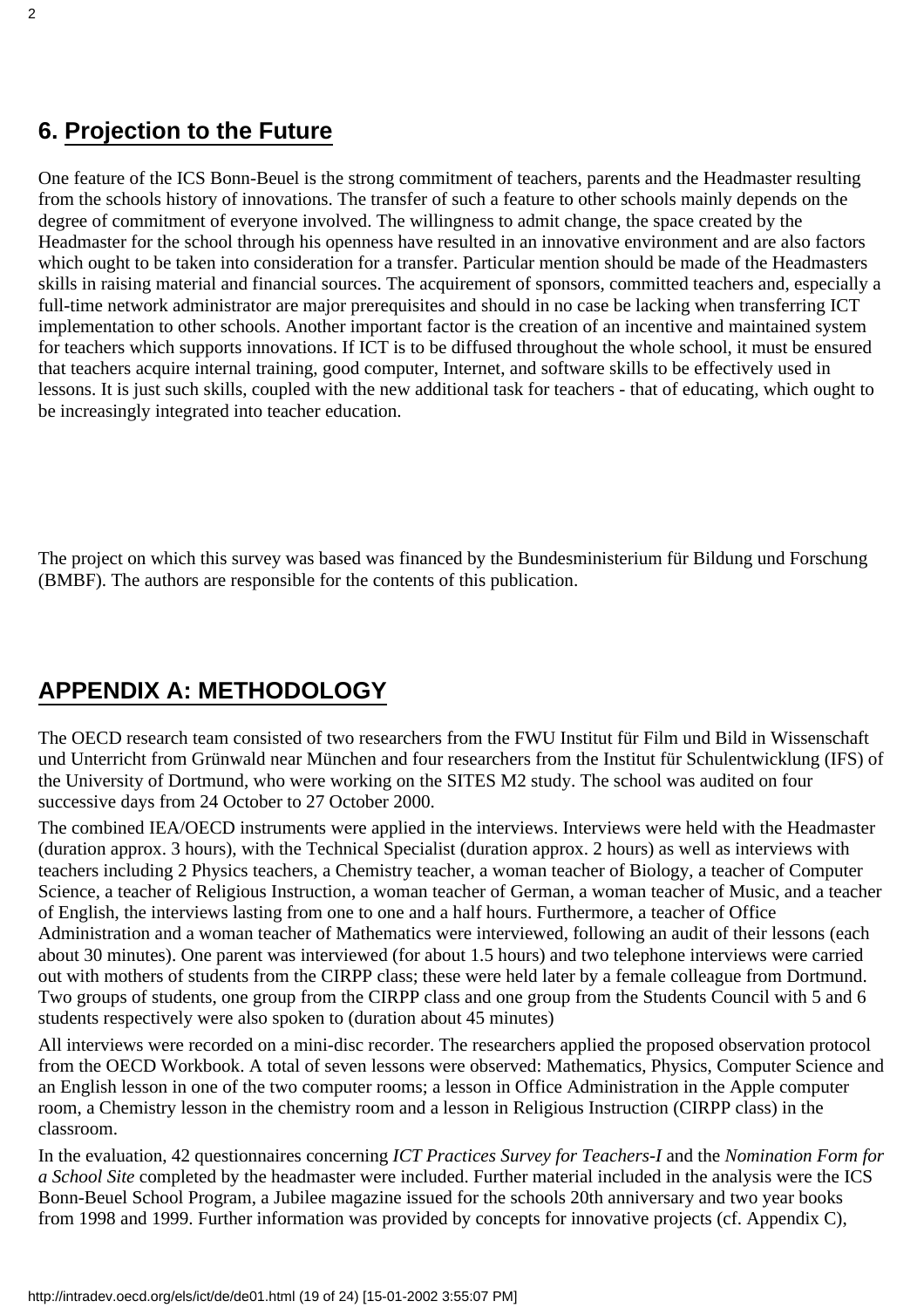photographs of the school and the school s Homepage.

The interviews were transcribed from the mini-discs and coded by the OECD research team via the German software program WinMax and analysed under qualitative aspects.

# <span id="page-19-0"></span>**APPENDIX B: ICT PRACTICES SURVEY FOR TEACHERS[\[2\]](#page-23-0)**

<span id="page-19-1"></span>

| How comfortable are you with<br>using a computer to do each of<br>the following? | <b>Very</b><br>comfor-table | Comfor-table | <b>Somewhat</b><br>comfortable | Not at all<br>comfor-table | $M.D.$ [3] |
|----------------------------------------------------------------------------------|-----------------------------|--------------|--------------------------------|----------------------------|------------|
| Write a paper                                                                    | 31                          | $\mathbf Q$  | $\mathfrak{2}$                 |                            |            |
| Search for information on the<br>World Wide Web                                  |                             | 20           |                                | 4                          |            |
| Create and maintain web pages                                                    | ↑                           |              | 6                              | 32                         |            |
| Use a data base                                                                  |                             | 6            | 12                             | 19                         |            |
| Send and receive e-mail                                                          | 14                          | 15           | 8                              | 5                          |            |
| Programming                                                                      |                             | 4            | 4                              | 33                         |            |
| Draw a picture or diagram                                                        | Q                           | 12           | 14                             |                            |            |
| Present information (e.g. with<br>Power Point)                                   |                             | 9            | 10                             | 18                         |            |

### **Table 1: Teachers feelings regarding different ICT tasks**

| Overall self-assessment                            | G000 | Fair     | Poor | M.D |
|----------------------------------------------------|------|----------|------|-----|
| How would you rate your ability to use a computer? |      | <u>_</u> |      |     |

### Table 2: ICT use of teachers

| <b>Frequency of using a computer at home to prepare for</b><br>teaching | <b>Several</b><br>times a<br>week | $\left\Vert \right\Vert$ Several times $\left\Vert A\right\Vert$ few times $\left\Vert$<br>a month | <b>Never</b> |
|-------------------------------------------------------------------------|-----------------------------------|----------------------------------------------------------------------------------------------------|--------------|
| How often did you use a computer at home for preparing<br>for teaching? | 30                                |                                                                                                    |              |

| Collaboration with other teachers                                     | Yes | No | <b>M.D.</b> |
|-----------------------------------------------------------------------|-----|----|-------------|
| Are you currently using technology to collaborate with other teachers |     |    |             |
| (professional chat rooms, forums, or the like)?                       |     |    |             |

| Communication via e-mail              | More than | 6-11 | $1-5$ | <b>None</b> | M.D. |
|---------------------------------------|-----------|------|-------|-------------|------|
| How many e-mail messages total do you |           |      |       |             |      |
| send each day on average?             |           |      |       |             |      |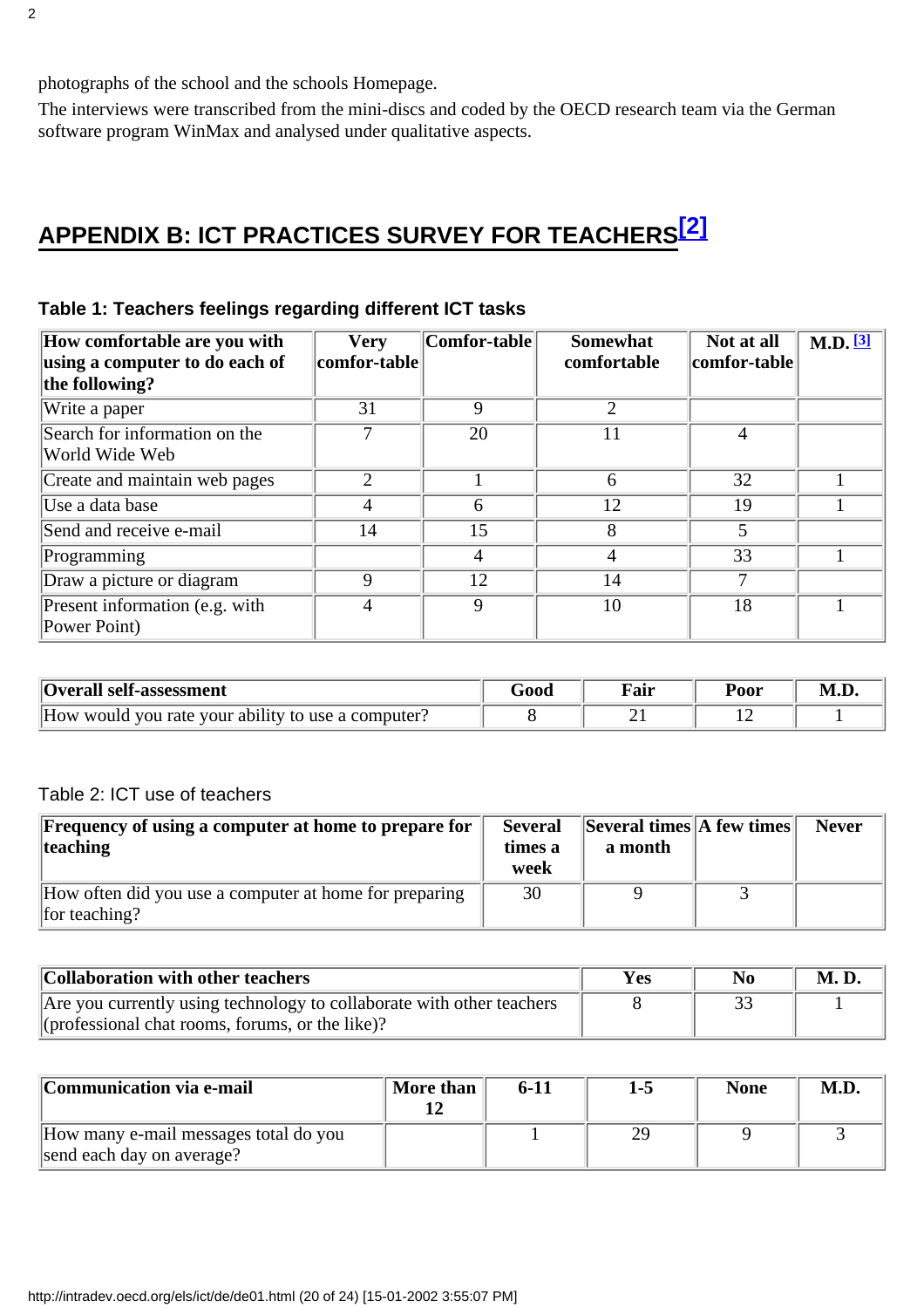| Have you ever done any of the following?                                       | Average<br><b>Number</b> | N <sub>0</sub> | M.D. |
|--------------------------------------------------------------------------------|--------------------------|----------------|------|
| Made changes to a computer's hardware                                          | 15,80                    | 19             |      |
| Updated an application program (word processor, graphics program,<br>$ $ etc.) | 28,04                    | 14             | 4    |
| Recovered a damaged file                                                       | 212,30                   | 29             |      |
| Created a web site                                                             | 145,86                   | 30             | 2    |
| Developed a data base                                                          | 17,44                    | 20             |      |

### Table 3: Carrying out programming and installation tasks

Table 4: Frequency with which teachers assigned different types of ICT work

| During the past school year, how often<br>did your students on average do the | <b>Several times</b><br>each week | <b>Several</b><br>times each | A few times | <b>Never</b> | <b>M.D.</b>                 |
|-------------------------------------------------------------------------------|-----------------------------------|------------------------------|-------------|--------------|-----------------------------|
| following for the work you assigned?                                          |                                   | month                        |             |              |                             |
| Use the World Wide Web                                                        |                                   |                              | 29          | 4            |                             |
| Create web pages                                                              |                                   |                              | 3           | 36           | 2                           |
| Send or receive e-mail                                                        |                                   | 2                            | 13          | 24           | $\mathcal{D}_{\mathcal{L}}$ |
| Use a word processing program                                                 |                                   | 16                           | 20          |              |                             |
| Use a computer to play games                                                  | 2                                 |                              | 4           | 32           | 4                           |
| Use a spreadsheet                                                             |                                   | 5                            | 10          | 25           |                             |
| Use a graphics program                                                        |                                   | 10                           | 12          | 19           |                             |
| Join in an on-line forum or chat room                                         |                                   | 2                            |             | 37           |                             |
| Use a presentation program                                                    |                                   |                              | 14          | 26           |                             |
| Use an instructional program                                                  |                                   |                              | 22          | 12           |                             |

#### Table 5: Teachers about their use of ICT in classes

| Answers based on experiences or polices from the last school year.                                                            | <b>Yes</b> | N <sub>0</sub> | <b>M.D.</b> |
|-------------------------------------------------------------------------------------------------------------------------------|------------|----------------|-------------|
| Was student computer use ever evaluated for grading?                                                                          | 10         | 31             |             |
| Did you create or modify a Web site with any of the classes that you<br>$\Vert$ taught?                                       |            | 38             |             |
| Did you participate as a student or instructor in a virtual course through<br>the Internet/ World Wide Web?                   |            | 42             |             |
| Did you involve your students in collaborative learning over the Internet<br>World Wide Web with students from other classes? |            | 38             |             |

#### Table 6: World Wide Web searching restrictions

|                                                            | N <sub>0</sub><br>restrictions restrictions is sites only | <b>Some</b> | $\parallel$ Designated | M.D. |
|------------------------------------------------------------|-----------------------------------------------------------|-------------|------------------------|------|
| If you assigned World Wide Web searching, how much         | 14                                                        |             | 10                     |      |
| freedom did you allow students in locating sites to visit? |                                                           |             |                        |      |

#### Table 7: The portion of computer use in class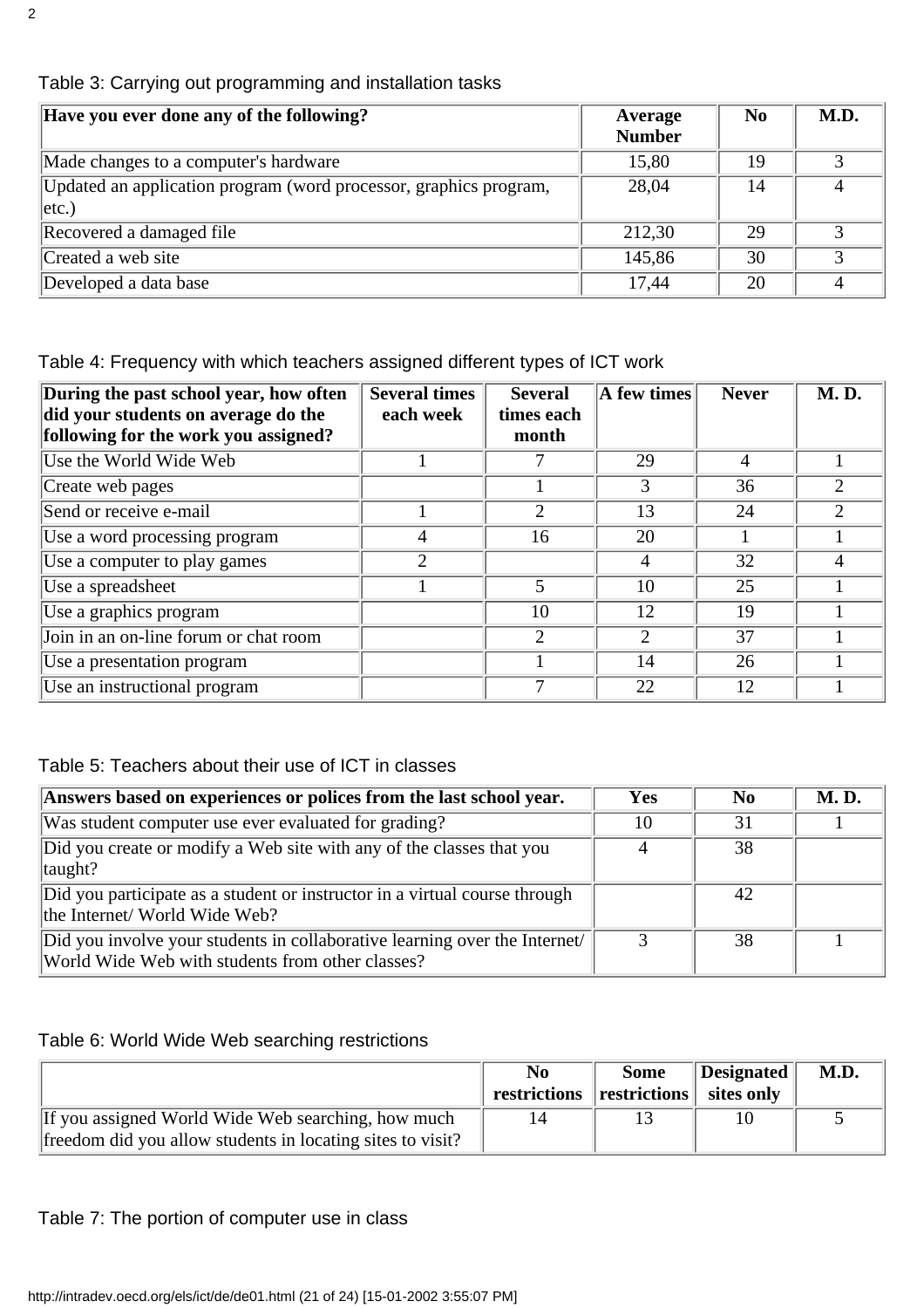|                                                                                                 | All | <b>Most</b> | <b>Some</b> | $ {\rm Verv \; little} $ | M.D. |
|-------------------------------------------------------------------------------------------------|-----|-------------|-------------|--------------------------|------|
| What portion of the computer use in your classes<br>was directly related to the course content? |     |             |             |                          |      |
| What portion of the computer use that you assigned<br>was done by students individually?        |     |             |             |                          |      |

### <span id="page-21-0"></span>**APPENDIX C: DOCUMENTATION**

#### **Documents:**

- FRäNKEN, J. & KERSTIN, B. (1999). Überlegungen zum Einführungsprojekt in der Jahrgangsstufe. 11. *(Considerations on introductory projects for Grade 11)*
- FRäNKEN, J. & KERSTIN, B. (2000). Methodenkompetenz in der Jahrgangsstufe 11. Unveröffentlichte Fassung. (*Methods competence in Grade 11. Unpublished version)*
- FRäNKEN, J. & KERSTIN, B. (1998) Schülerfragebogen. Projektwoche 11. *(Questionnaire for students. Project week 11)*
- Published by ICS Bonn-Beuel. (1998) Festschrift: 20 Jahre Integrierte Gesamtschule Bonn-Beuel. Der Weg ist das Ziel. Jubiläum 1978 - 1998. *(Jubilee magazine 20 Years ICS Bonn-Beuel. The Way is the Target)*
- Published by ICS Bonn-Beuel. (1999). Jahrbuch Gesamtschule Bonn-Beuel 1998/1999. (Comprehensive *School Bonn-Beuel Annual 1998/99)*
- Published by ICS Bonn-Beuel. (2000). Jahrbuch Gesamtschule Bonn-Beuel 1999/2000. (*Comprehensive School Bonn-Beuel Annual 1999/2000)*
- Published by ICS Bonn-Beuel. (2000). Kurzfassung des Schulprogramms. (*Abbreviated version of school program)*
- Publsihed by ICS Bonn-Beuel. (2000). Elterninfo. *(information for parents)*
- Published by ICS Bonn-Beuel. (ohne Jahresangabe). Jedes Kind ist einzigartig. *(no information on the year. Every child is unique)*
- MEYER, T.H. (1998). Klasse 5.3 im KIRPP-Projekt. (*Grade 5.3 in CIRPP project)*
- MEYER, T.H. (1998). CIRPP. Kommunizieren, informieren, reflektieren, produzieren, präsentieren. Medienkompetenzerziehung. *(Communicate, inform, reflect, produce, present)*
- SCHRöDER, F.J. (2000). Ansätze für ein Konzept: Fortbildung im Bereich "Neue Medien" an der Gesamtschule Bonn-Beuel. Unveröffentlichte Fassung.*(concept strategy. Further training in ICT at the ICS Bonn-Beuel. Unpublished version).*
- SCHULEN ANS NETZ (1999). Fall 3: "Es ist wirklich unglaublich, was wir haben wollen, das kriegen wir". *(Schools in the Network: It s really incredible. Whatever we want, we get)*
- *Institute for School development (2000). SITES. Technical questionnaire, Module 2)*
- *Schools Homepage*:<http://www.gebonn.de/>
- *Photographs of the school*
- Fotos von Schülerarbeiten: Fotoroman, Gruppenarbeit zum Thema Idole *(Photos by student work; photo novel, group work on the subject of Idols)*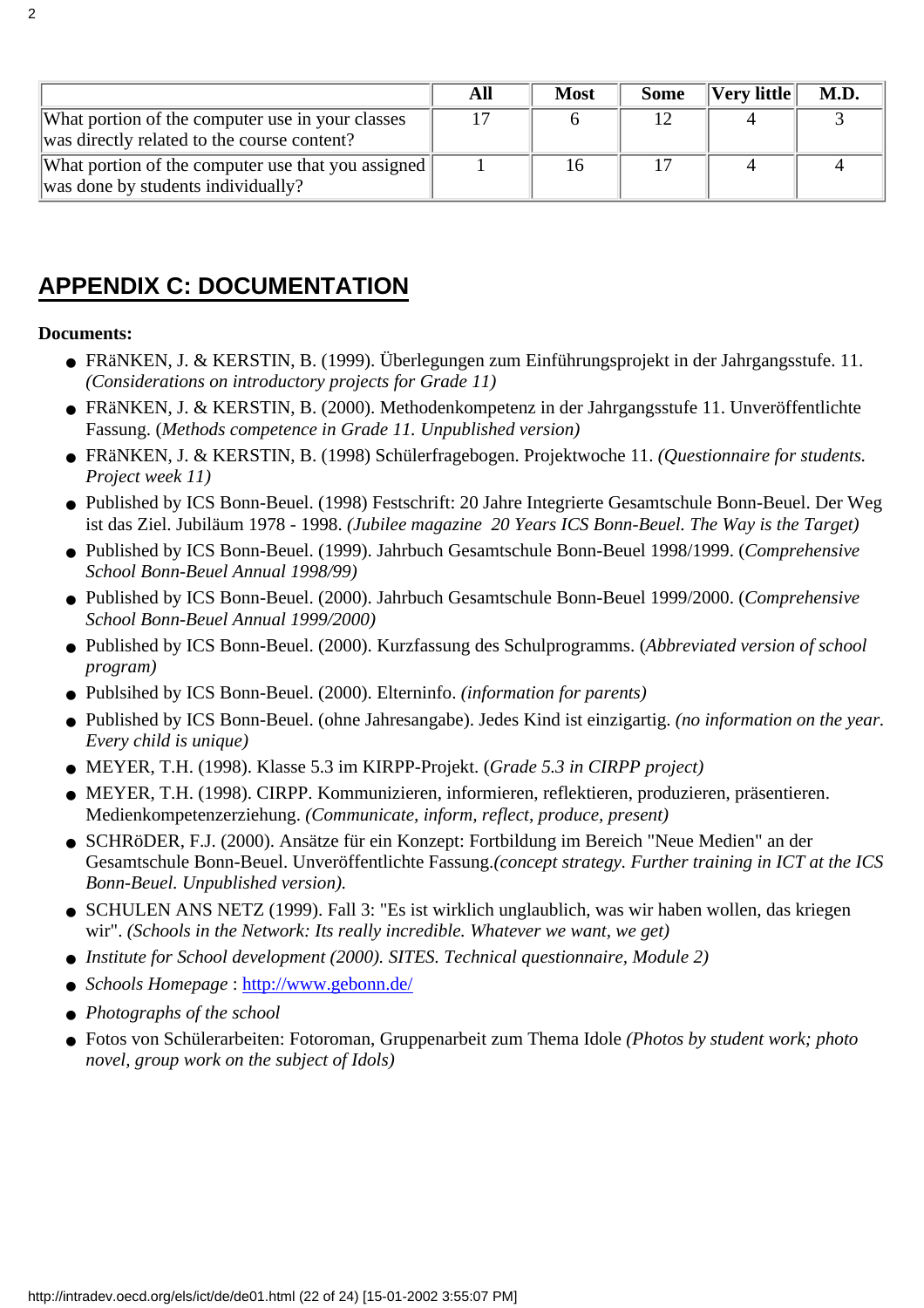### <span id="page-22-0"></span>**APPENDIX D: BIBLIOGRAPHY**

- FLICK, U. (1999). Qualitative Sozialforschung. 4. Aufl. Reinbek bei Hamburg: Rowohlt Taschenbuch 1. Verlag GmbH.
- 2. LAMNECK, S. (1988). Qualitative Sozialforschung, Bd.1. München: Psychologie Verlags Union.
- 3. LAMNECK, S. (1988). Qualitative Sozialforschung Bd.2. München: Psychologie Verlags Union
- MAYRING, P. (1999). Einführung in die qualitative Sozialforschung. 4. Aufl. Weinheim: Psychologie 4. Verlags Union.
- 5. ROGERS, E. M. (1995). Diffusion of Innovations. Fourth Edition. New York: The Free Press.
- 6. YIN, R.K. (1993). Applications of case study research. Newbury Park, CA: Sage.

### <span id="page-22-1"></span>**APPENDIX E: PROMOTION PROJECTS FOR EQUIPPING SCHOOLS WITH MULTIMEDIA**

- The promotion project *Schulen ans Netz (SAN)* is a joint initiative of the *Bundesministerium für Bildung und Forschung (BMBF)* and the *Deutsche Telekom AG*. Aimed at embodying ICT and Internet use in everyday school life. Between 1996 and 1999 a total of 10,000 German schools which were considered to be worthy of support in particular because of their *project activities for teaching and learning via the networks* were linked up to the Internet with *Deutsche Telekom AG* providing 36 Mio. DM and the *BMBF* 23 Mio. DM which covered the cable work and a start-up credit. The financing of subsequent costs was not satisfactorily clarified. After 1999, the *Telekom AG* increased their commitment by 60 million DM and the *BMBF* by 40 million DM. The support for the schools included a multimedia computer with an ISDN connection, Office software and , in some cases, teacher training. Since January 2000, the *Deutsche Telekom AG* has been providing all schools in Germany with a free Internet access on the basis of ISDN or DSL. *SAN* is further seeing to various online services and information platforms for teachers and students, as well as holding lectures and annual conferences. *SAN* is a member of the EUN *Europäisches Schulnetz*. (http://www.san-ev.de/default.asp).
- A further promotion initiative for the whole of Germany is the Initiative D21 which was initiated by the amalgamation of 100 leading enterprises and institutions in Germany from all business sectors in Germany 1999 as a consequence of the serious lack of IT specialists in Germany. Together with representatives from the central and regional governments, committees are working on concepts to qualify Germany for the Information Technology Era. Technology, ICT and Internet are to be both contents and medium for education whereby work is being carried out on an effective link of entrepreneurial and private initiatives with governmental programs in order to introduce IT equipment and teacher training into schools. [\(http://d21.fujitsu-siemens.com/d21/index.htm](http://d21.fujitsu-siemens.com/d21/index.htm))
- The *Bertelsmann-Stiftung* is a private foundation of the *Bertelsmann* company which has set its targets on promoting and accompanying *"best-practice-schools"* over a period of three years. In a competition in the fall of 1999 the twelve *"best* were selected from 110 schools and taken into the *Netzwerk-Medienschulen*. Since then, these schools have been in contact with each other working on joint concepts for ICT use in schools. They meet every six months and are financed by the *Bertelsmann-Stiftung.* Each school has five working groups in which teachers participate who work on the following subjects after the six-monthly meeting: media projects in lessons, learning with laptops in class, setting up Internet in schools, teacher training and professionalism, development of a media education curriculum. The aim of the initiative is to publish the joint work by 2002 as guidelines for future ICT work in other schools. The three-year project is financially supported by the *Bertelsmann-Stiftung* with 500,000 DM. (http://www.netzwerk-medienschulen.de/dyn/1668.asp).

<span id="page-22-2"></span> $\boxed{11}$  The term(s) "Teacher(s)" and "Student(s)" refer(s) to both boys and girls, men and women and in no way is meant to be discriminating.